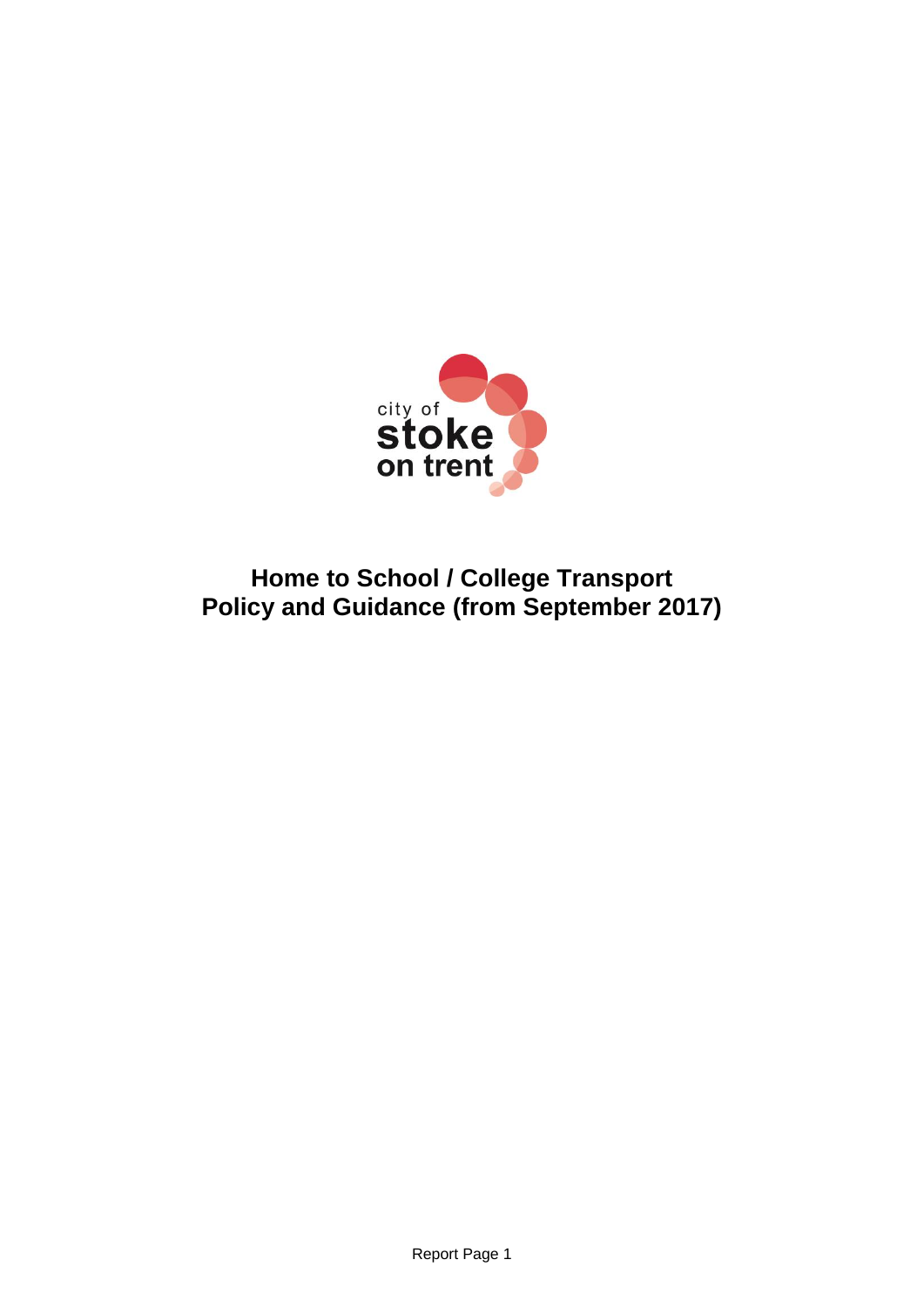|                                                                   | Page                    |
|-------------------------------------------------------------------|-------------------------|
|                                                                   |                         |
| Introduction                                                      |                         |
| <b>Provision of Transport Assistance</b>                          | 3                       |
| <b>Commitment to Sustainable Transport</b>                        | $\overline{3}$          |
| Free Home to School Transport                                     |                         |
| Background                                                        | 4                       |
| Suitability of Routes and Transport Arrangements                  | $\overline{\mathbf{4}}$ |
| Eligibility                                                       | 5                       |
| Qualifying Schools                                                | 6                       |
| Post-16 Transport                                                 |                         |
| Background                                                        | 8                       |
| Eligibility                                                       | 8                       |
| <b>Special Needs Transport</b>                                    |                         |
| Background                                                        | 10                      |
| Eligibility                                                       | 10                      |
| <b>Payments to Parents</b>                                        | 13                      |
| <b>Respite Care</b>                                               | 13                      |
| <b>Travel to Residential Schools</b>                              | 13                      |
| <b>Escorts</b>                                                    | 13                      |
| Other Information                                                 |                         |
|                                                                   | 15                      |
| How to Apply for Transport                                        | 15                      |
| <b>Complaints / Appeals Process</b>                               | 17                      |
| <b>Behaviour on School Transport</b><br><b>Vacant Seat Scheme</b> | 17                      |
| Charges / Reimbursement                                           | 18                      |
| Appendix A                                                        | 19                      |
| Post 16 Transport Assistance / Bursary Information at             |                         |
| local Stoke-on-Trent Colleges and Sixth Forms Only                |                         |
| Appendix B                                                        | 28                      |
| <b>Transport Appeal Form</b>                                      |                         |
|                                                                   |                         |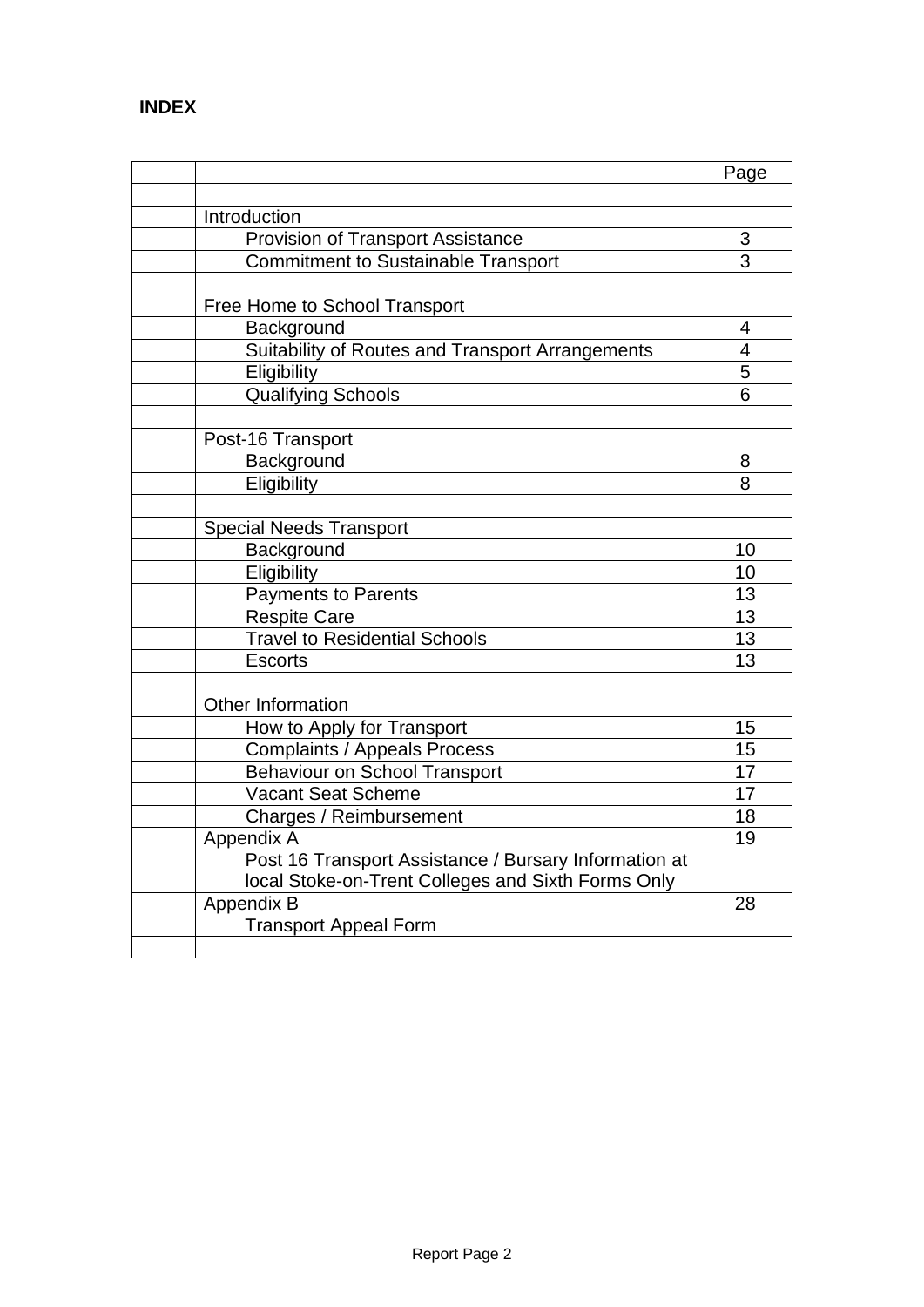## **INTRODUCTION**

#### **Provision of Transport Assistance**

The City Council offers a range of free and subsidised transport support to pupils. The following notes set out the applicable policies for the 2017/18 academic year.

The Local Authority (LA) will only provide transport for eligible children at the start and end of the school day. Travel assistance during the day between schools or to other specialist provision is considered to be the schools' responsibility.

#### **Commitment to Sustainable Travel**

The Education and Inspections Act 2006 places a duty on the Local Authority to promote sustainable modes of travel for pupils travelling to school. A Strategy for Stoke-on-Trent has been developed setting out the local response to this duty, which considers travel patterns and how the transport policy can best address the challenges of the changing demographics of the local population. The Strategy can be viewed at http://www.stoke.gov.uk/ccm/content/et/transportation-and-roadsafety/greener\_travelling/travel-to-school-strategy.en

Where transport solutions need to be provided, they include dedicated school bus services, use of the service bus network, information on walking and cycling routes and the availability of Walking Buses to primary schools. Most schools have a School Travel Plan which has been developed by the school and sets out options for parents in helping their child get to school. The Travel Plans are also expected to reflect wider commitments to the Sustainable Schools framework and Healthy Schools initiatives.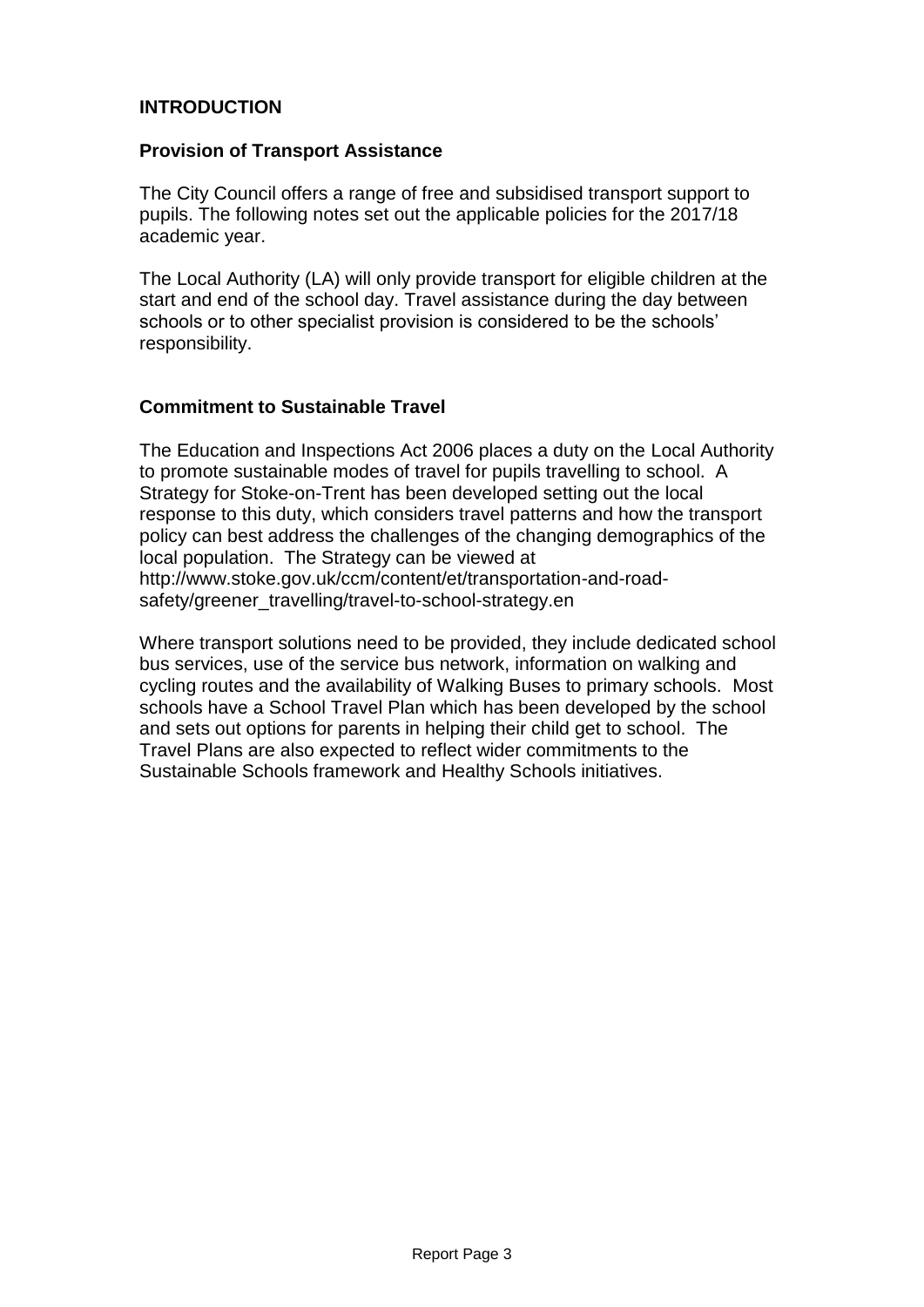## **FREE HOME TO SCHOOL TRANSPORT**

This policy is based on the legislation set out in Section 508 of the Education Act 1996 and Part 6 of the Education and Inspection Act 2006.

## **Background**

The local authority has a **duty** to ensure that suitable travel arrangements are in place to support **eligible** young people in their area to attend their **"qualifying"** school or other educational institution where the school is outside the statutory walking distance.

Every feature of the arrangements must be free of charge which means, for example, that any bus pass providing free travel for a pupil must itself be issued at no cost to the young person or family. Replacements for lost passes will be charged.

Transport may be by local service bus, rail, dedicated school bus/coach/minibus/taxi, a parent's own vehicle (at the discretion of the authority and with parental agreement where this is the most efficient and cost effective mode of transport) or cycling. The authority has discretion to pay an allowance in the last two cases.

Drivers/passenger assistants other than parents will be subject to a Disclosure & Barring Service (DBS) check and will be required to meet any future requirements of the Safeguarding Vulnerable groups Act 2006, including the need to have undertaken disability equality training. The responsibility for DBS checks will rest with the employer/ee. The responsibility for ensuring DBS compliance will rest with the local authority in conjunction with the employee.

### **Suitability of Routes and Transport Arrangements**

The transport arrangements must be reasonable and suitable allowing the pupil to travel in safety and comfort, and within a reasonable timeframe. "Reasonable" does not imply a door to door service. The following guidelines will be consulted when transport arrangements are being made:

| Pupil Age   | Journey time | Walking distance to the<br>pick up point or bus<br>stop |
|-------------|--------------|---------------------------------------------------------|
| $4 +$ to 11 | 45 minutes   | Half a mile                                             |
| 11 to 16    | 75 minutes   | One mile                                                |

These are guideline maximum times and distances only and while all effort will be made to ensure arrangements fall within these maximum, on occasions individuals journeys may take longer.

Each walking route will be considered by the Authority on its merits. It is assumed that all primary-aged children are accompanied by a parent or other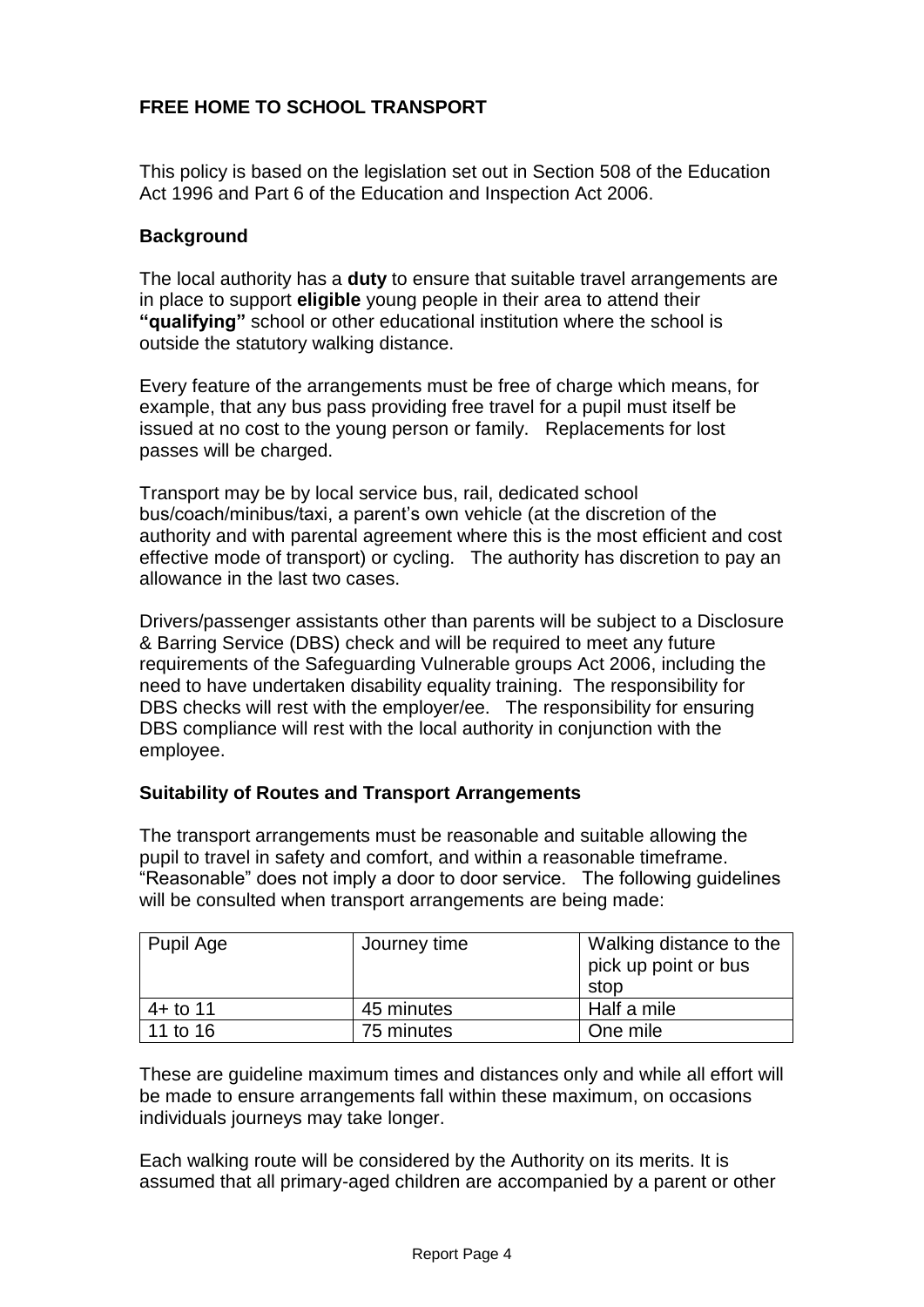responsible adult; and that secondary-aged pupils are considered to have the pedestrian competence of adults.

Factors to be included in the Authority's assessment of the suitability of the walking route can include any disabilities the child may have, the nature of the route itself (including footways, lighting, crossings, etc), and any parental disability where relevant. The Authority will assess the route based on these factors, although would usually expect a combination of factors to be present for the route to be deemed unsuitable.

## **Eligibility**

Pupils seeking free transport must be of compulsory school age i.e. between the ages of 4+ and 16 years and living in the City of Stoke on Trent.

Pupils with an Education, Health and Care Plan (EHCP), or statement of Special Educational Need and pupils over 16 years but still in education are covered by separate policies (See pages 8 - 14 below.)

Free transport will be offered to the following categories of young people:

- Pupils unable to walk to school by reason of a temporary mobility/medical problem (transport offered on a temporary basis).
- Pupils unable to walk to school by reason of a long-term medical problem (where the application is accompanied by a letter from a doctor or other medical professional to confirm the medical circumstances and how these affect the child's ability to get to school).
- Pupils unable to walk to school because of the unsuitability of the only reasonable route.
- All those pupils aged 4+ to 8 years if they live more than 2 miles from their nearest qualifying school. The distance is calculated by determining the shortest acceptable walking route for a child accompanied by an adult (not necessarily by road).
- Those pupils aged 8 to 16 years (applicable from the academic year in which the child turns 8) who live more than 3 miles from their nearest qualifying school.
- Those pupils aged 11 to 16 years **from low income families** (where the child(ren) are eligible for free school meals or the parents are in receipt of maximum Working Tax Credit), who live more than 2 but less than 6 miles from their school which must be one of the three nearest qualifying schools to their home. Eligibility will be reviewed annually.
- Those pupils aged 11 to 16 years **from low income families** (where the child(ren) are eligible for free school meals or the parents are in receipt of maximum Working Tax Credit) whose parents have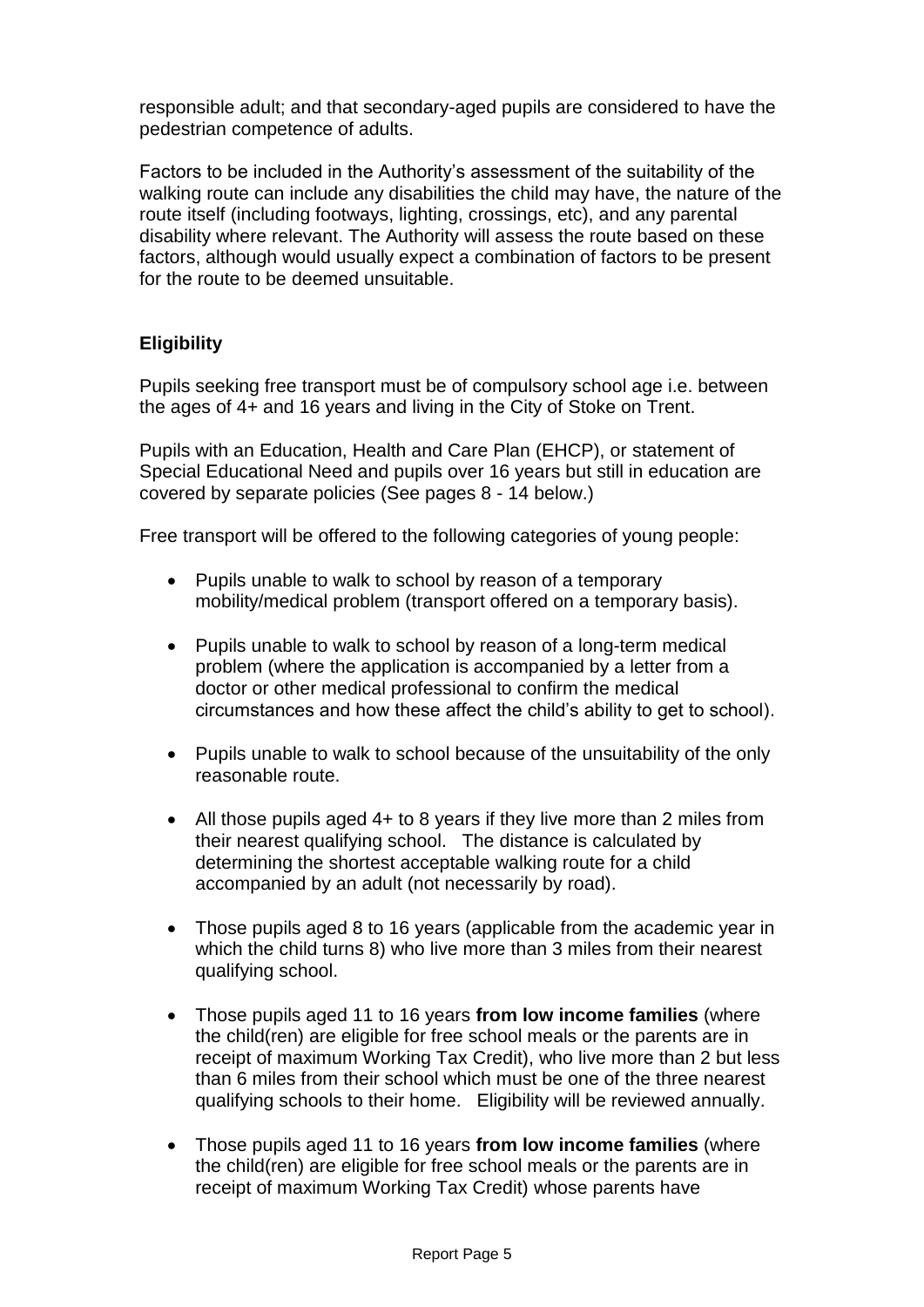expressed a preference for a faith school based on their religious beliefs where that school is the nearest appropriate faith school and is more than 2 miles but less than 15 miles from their home.

Transport will be offered on a vacant seat basis (see p14 below) at a specified charge to the following categories of young people:

- Those pupils aged 4+ to 8 years whose parents have expressed a preference for a faith school based on their religious beliefs where that school is the nearest appropriate faith school and is more than 2 miles from their home.
- Those pupils aged 8 to 16 years whose parents have expressed a preference for a faith school based on their religious beliefs where the school is the nearest appropriate faith school and is more than 3 miles but less than 15 miles from their home.

## **Qualifying Schools**

Parents may state preferences for any schools as part of the admissions process. Some choices may appear to trigger free transport if a place were to be allocated. However, if they fall outside the "qualifying school" criteria and there are suitable places at a nearer qualifying school, then the pupil does not qualify for free transport. Transport to and from school then becomes the responsibility of the parent.

Qualifying schools must satisfy all of the following criteria:

- They must be a community, foundation, Academy or voluntary controlled/aided school or a pupil referral unit.
- It must be the nearest school to the pupil's home that provides education appropriate to the age, ability and aptitude of the child (including any special placement for an excluded pupil who is off the roll of their mainstream school, or a faith school that has been chosen by parents because of a religious belief), **with places available.**
- However, for pupils aged 11 to 16 years **from low income families** (where the child(ren) are eligible for free school meals or the parents are in receipt of maximum Working Tax Credit) a qualifying school may be one of the three nearest schools to the pupil's home more than two miles away but less than six miles away; or, the nearest appropriate "faith" school to the home where parents have expressed a preference based on their religious beliefs and where that school is more than 2 but less than 15 miles from their home. The distance is calculated by determining the shortest walking route (not necessarily by road).
- Where qualification is based on grounds of **faith**, this is determined through the assertion of this preference through the admission application process. Parents will need to have satisfied the admitting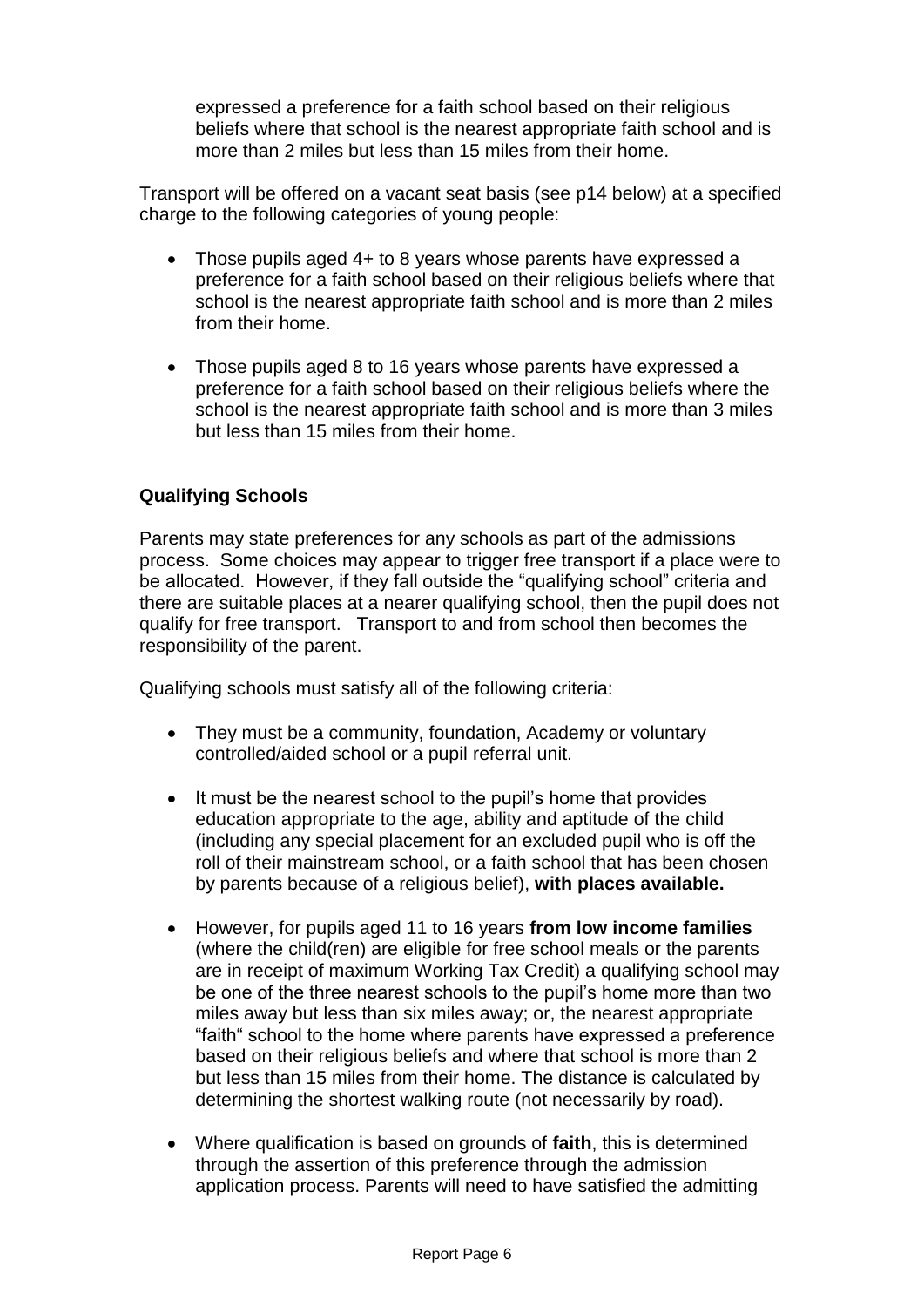body's faith criterion. For Voluntary Controlled schools, the Authority will require evidence of the family's adherence to the religion / denomination of the school.

- Where a pupil attends a **split site school**, the relevant site for qualification purposes will be the site where the pupil spends the majority of his/her school week as notified by the school at the beginning of the academic year.
- Where a pupil is **dual registered**, both sites will be separately assessed to determine the transport need.
- For children in the care of the local authority, the school where the child is placed is deemed to be the 'nearest qualifying school' in order to provide the necessary continuity of education. The allocation of school is to be reviewed as part of the child's regular Care Plan monitoring. Similarly, transport will be considered to provide continuity of education where it is necessary as a result of other intervention by Specialist Services.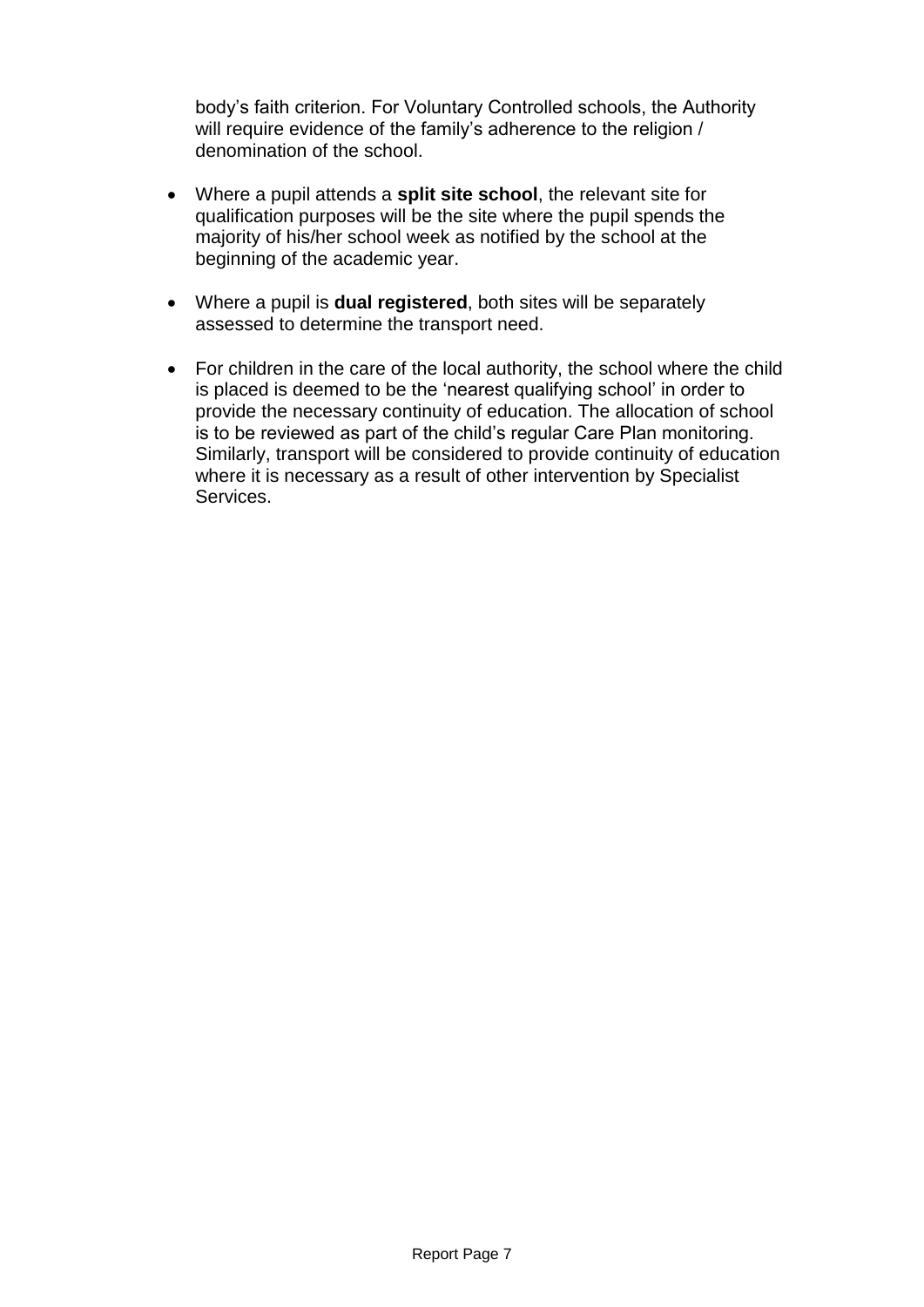## **POST-16 TRANSPORT**

#### **Background**

The transport policy statement applies to students aged 16-18 in further education and continuing learners aged 19 and over.

The City Council's post-16 transport policy is designed to support its priority for a City that is continually learning and the "enjoying and achieving" key outcome of the Children's & Young People's Services agenda. The provision of travel arrangements for post-16 students is an integral part of the Council's strategy to increase the post-16 staying-on rate.

The LA's transport policy is to ensure that young people have appropriate access to appropriate courses. The policy seeks to ensure that all young people are treated in a fair and consistent manner.

Under the existing scheme, the Council purchases students' seasonal passes from local bus operator First, which offer unlimited travel during term-time.

#### **Eligibility**

Transport assistance will be provided for post-16 learners who meet all of the following criteria:

- the learner is aged 19 or under at the start of the academic year;
- the learner attends either the nearest appropriate school, full-time course of further education (minimum of 12 hours per week), or work-based learning provider;
- the learner is a permanent resident of Stoke-on-Trent: and
- the learner lives more than three miles from the establishment attended (the distance to be measured by the shortest pedestrian route).

In Stoke-on-Trent and Staffordshire there is a peak time restriction to use concessionary passes. Post 16 travel passes are restricted to term time only but can be used at weekends during term time.

For students who do not qualify for assistance under the City's policy, subsidised passes are offered by local colleges.

Young people who have a disability are given additional consideration for the provision of transport assistance if it is essential to enable them to attend a school or college or training provider which is not local to their home area, they are studying on a full time basis **and** are attending the school or college nearest to their home address which can meet their educational needs if it is three miles or more from their home.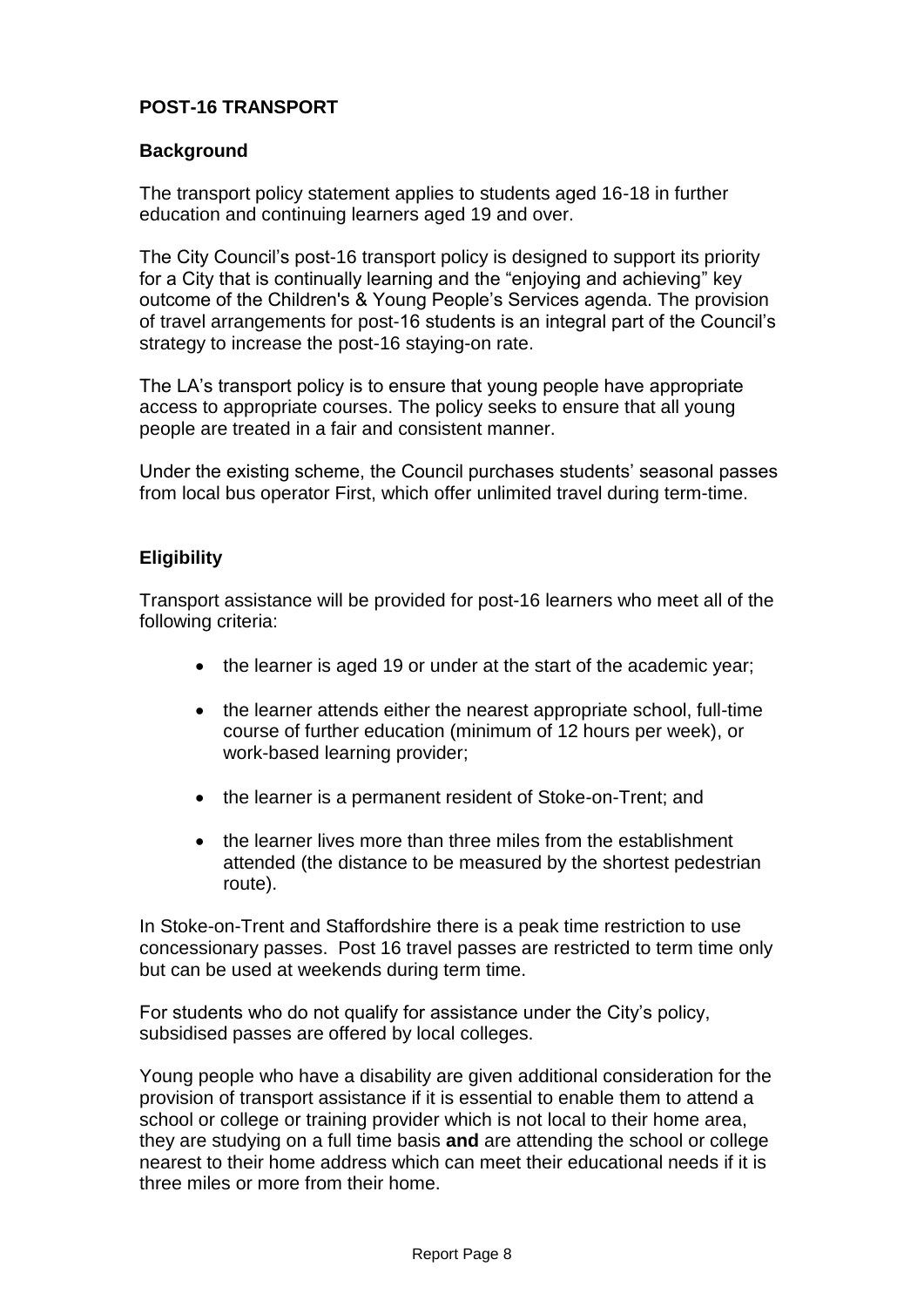In determining whether a school/college/provider can meet a young person's education needs, consideration will be given to the course content/curriculum and outcomes to identify whether the school/college offer the main essentials required by the young person. Where a young person is requesting transport assistance to a school/college/provider that is not the nearest one to their home, written confirmation must be obtained from the nearer school(s)/college(s) confirming that following an assessment of their learning difficulties and/or disabilities, they are unable to offer a course to meet the young person's educational needs. Where applicable, this should make reference to the young person's Education Health & Care Plan.

Transport can be considered for young people living within three miles of their nearest school/college but in order to complete an individual assessment, the Local Authority will give consideration to the full details of the young person's disabilities and the impact these have on their home to school travel arrangements. Specific and up to date written evidence from relevant health and/or education professionals supporting the young person will also be required to make a fair decision.

#### **For further information on assistance for individual colleges please see Appendix A from Page 19**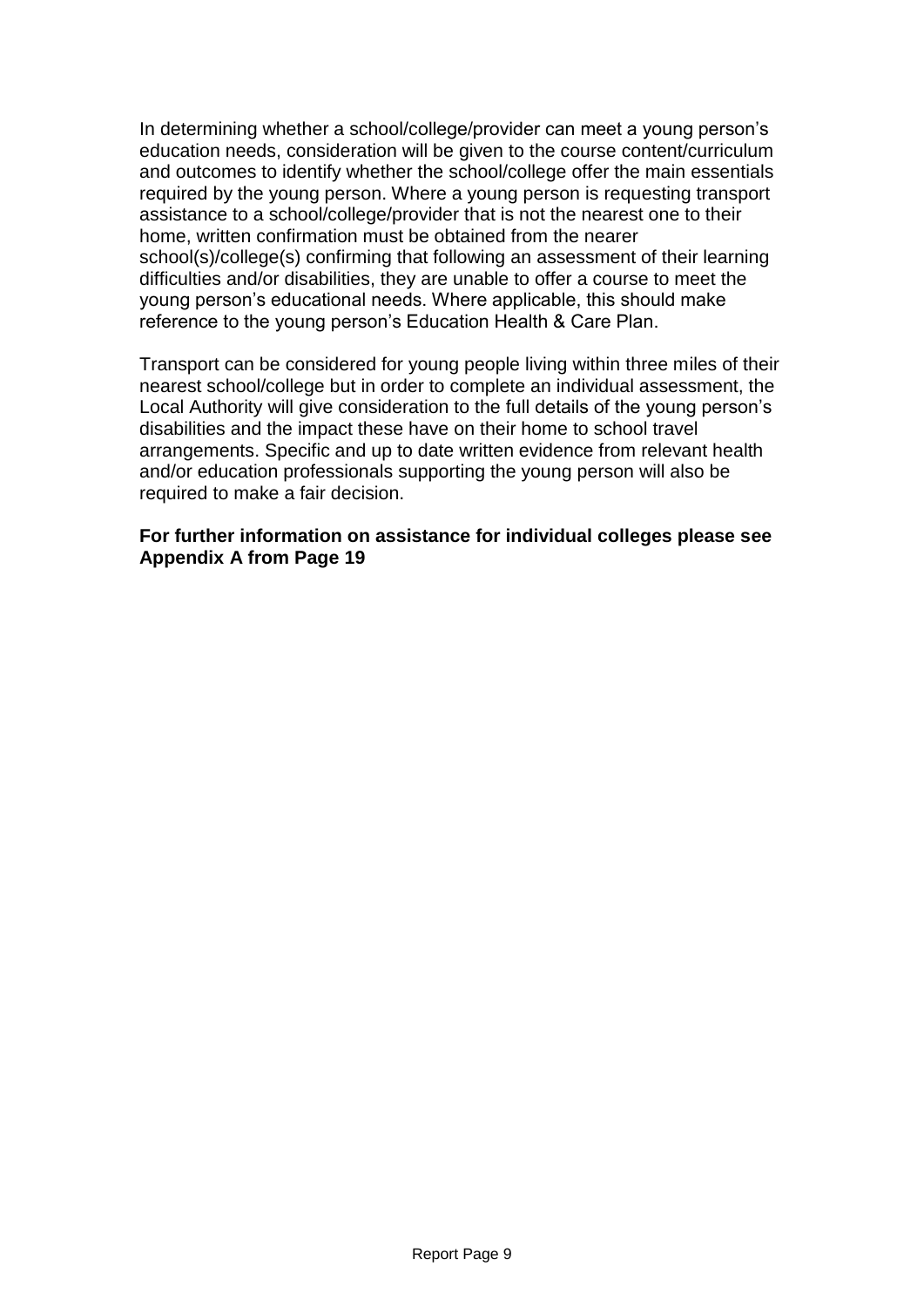## **SPECIAL NEEDS TRANSPORT**

### **Background**

This policy supports the City Council's strategy for Inclusion (Special Educational Needs) which was consulted on in 2003. At the heart of the strategy is the aim to:

- promote improved progress in learning for children and young people with SEN, and;
- create a more inclusive educational environment in which to secure improved progress for students.

The strategy places a strong emphasis upon including children and young people with SEN in their local mainstream school. To ensure that such children attending a mainstream school are not disadvantaged or discriminated against, this transport policy has been drawn up to be implemented fairly and consistently across all types of provision.

The duties of the Authority regarding home to school transport for all children and young people are set out in the Education Act, 1996. The City Council has a duty to make arrangements for transport up to the end of statutory school age in particular specified cases. These would normally be where the child either lives beyond a prescribed distance from school or has a disability which prevents him/ her from walking to school.

The placement of a child with special educational needs in a mainstream or special school/unit does not automatically result in the provision of free transport to the school/unit.

This policy is based on guidance from the Department for Education and Skills entitled "Home to school travel for pupils requiring special arrangements" (2004).

### **Eligibility**

Transport may be provided for children with special educational needs to the nearest appropriate school, if one or more of the following criteria are met: The child

- is aged under 11 years and lives more than two miles from the school.
- is aged 11 years or over at the start of the school year and lives more than three miles from school.
- Is aged 11 to 16 years from low income families who live more than 2 but less than six miles from their school which must be one of the three nearest, qualifying schools to their home.
- has a physical or sensory impairment which makes it impossible for them to travel to school by any other means.
- has a severe, profound and multiple learning difficulty which prevents them from travelling unaccompanied.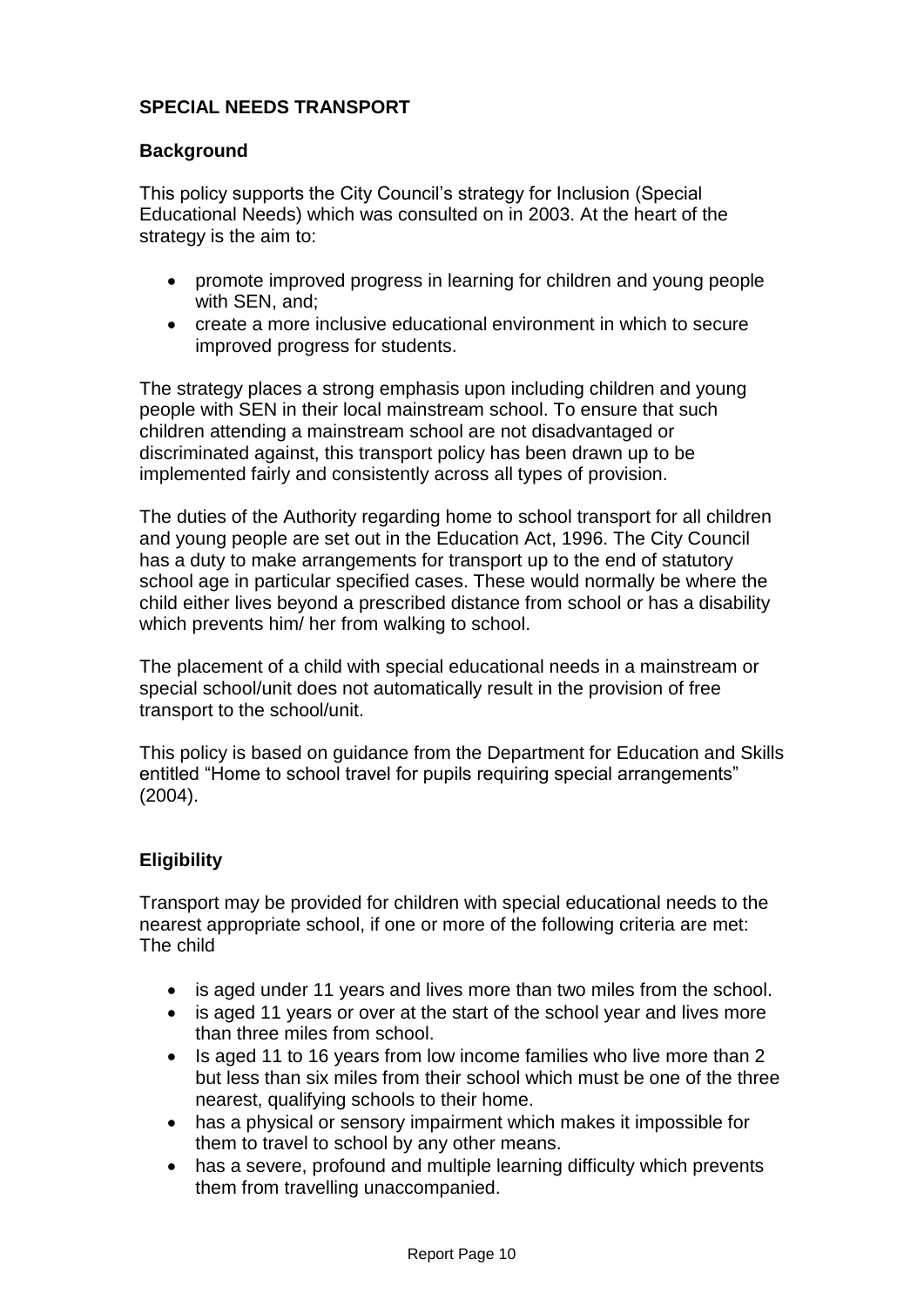- child has a disability, which prevents them from walking safely to school, even when accompanied by a responsible adult.
- has a disability, which prevents them from accessing the transport generally available to take other pupils from that area to the school.

Very young children would not normally be expected to travel independently, but families should not be adversely affected by having a child with a disability. The assessment of entitlement for very young children will take account of particular needs and individual family circumstances. Generally, pupils below statutory school age who would qualify for transport once they reach that age will normally be given free transport.

If free transport is agreed to be necessary because of the child's special educational needs, it will be specified, in line with the above criteria, by the SEN Monitoring and Assessment Service. The free transport provided will be subject to an Annual Review. The provision of transport may cease to be necessary as the child grows older and if they become more independent. Such decisions will be taken on an individual basis and will take full account of the pupil's needs.

Some children will be entitled to transport simply because they live further than the "statutory walking distance" from their nearest suitable school. In a small number of cases, children may require transport because they have additional needs. These may include children who have:

- special educational needs.
- a physical disability (temporary or permanent).
- a medical/psychological condition (temporary or permanent).
- other special needs, including family circumstances.

The decision as to whether a child has one of the above needs, which makes it necessary for him/her to be provided with transport, is made by the Statutory Assessment Section, based on an assessment of the pupil's special educational needs. In carrying out this assessment the following factors are taken into account:

- $\bullet$  the child's age.
- whether the child is capable of independent travel.
- $\bullet$  the child's physical disabilities (if any).
- the child's medical condition.
- the child and family's religious denomination.
- the family circumstances, such as parents with another child already attending an alternative school which could result in particular transport difficulties for the family.
- advice presented to the Authority via the Education, Health and Care Plan (EHCP) Assessment or the annual review. This could include advice from the school, the Educational Psychologist or other specialist Authority staff, the child's OF, consultant or other health staff, any social worker involved with the child or family or other relevant agencies suggested by the parent/carer. This will be identified in their Education, Health and Care Plan (EHCP) or statement of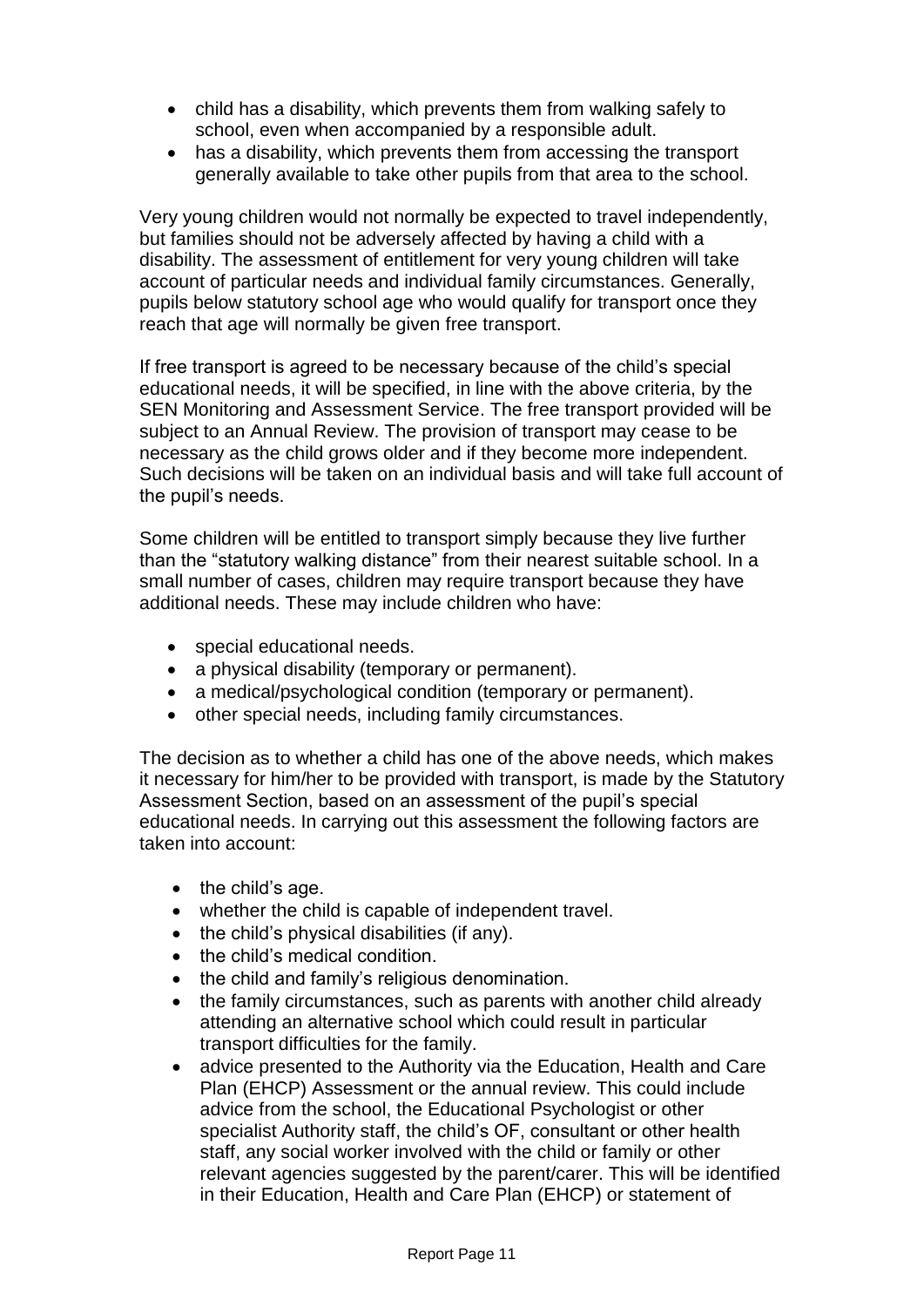Special Educational Needs, part 6. It is the responsibility of the parent/carer to submit any advice not already held by the Authority.

Transport is provided subject to the criteria outlined below if the pupil is attending the nearest available provision of the type which is appropriate to meet the pupil's needs. Where a parent chooses to send their child to a more distant or specialist provider, then the parent will assume responsibility for the provision of transport and associated costs. Such circumstances will be noted on the Education, Health and Care Plan (EHCP) or Statement of Special Educational Needs (SEN).

The assessment for transport will be carried out following the receipt of a request from the parent/carer, which can be made at any time during the school year. An application form will be provided by the Authority. If transport is provided, this will be reviewed as part of the annual review of the Education, Health and Care Plan (EHCP) or statement of SEN. There will always be a review of provision when a child:

- moves from primary to secondary education.
- completes secondary education.
- changes school.
- moves house.
- has a change in their physical/medical condition.

It is the parent/carer's responsibility to inform the LA of any change in the child's or family's circumstances.

If the Authority agrees to provide transport, this will be by whatever means it considers appropriate, including taxi or bus provision contracted by the Authority, a bus pass, or meeting the costs of a parent/carer who makes their own transport arrangements.

Where a child is temporarily attending provision other than their usual school, their need for assistance will be assessed in the same way as for their normal placement.

Where a child is temporarily living at a different address (including respite care), their provision will only be maintained if this can be achieved at no additional cost.

The City Council will normally only consider providing transport to the nearest appropriate school. On occasions, parents will decide to send their child to a school that is further away. The Council will not normally provide assistance with travel in these circumstances. For pupils with an Education, Health and Care Plan (EHCP) or Statement of SEN, the Council may name the nearest appropriate school or may name the school of parental choice. The latter case does not commit the Council to providing transport as long as it is sure that the needs of the child could be met appropriately at the local school.

The parents of some pupils may be in receipt of the higher rate mobility component (HRMC) of the Disability Living Allowance (DLA). This is the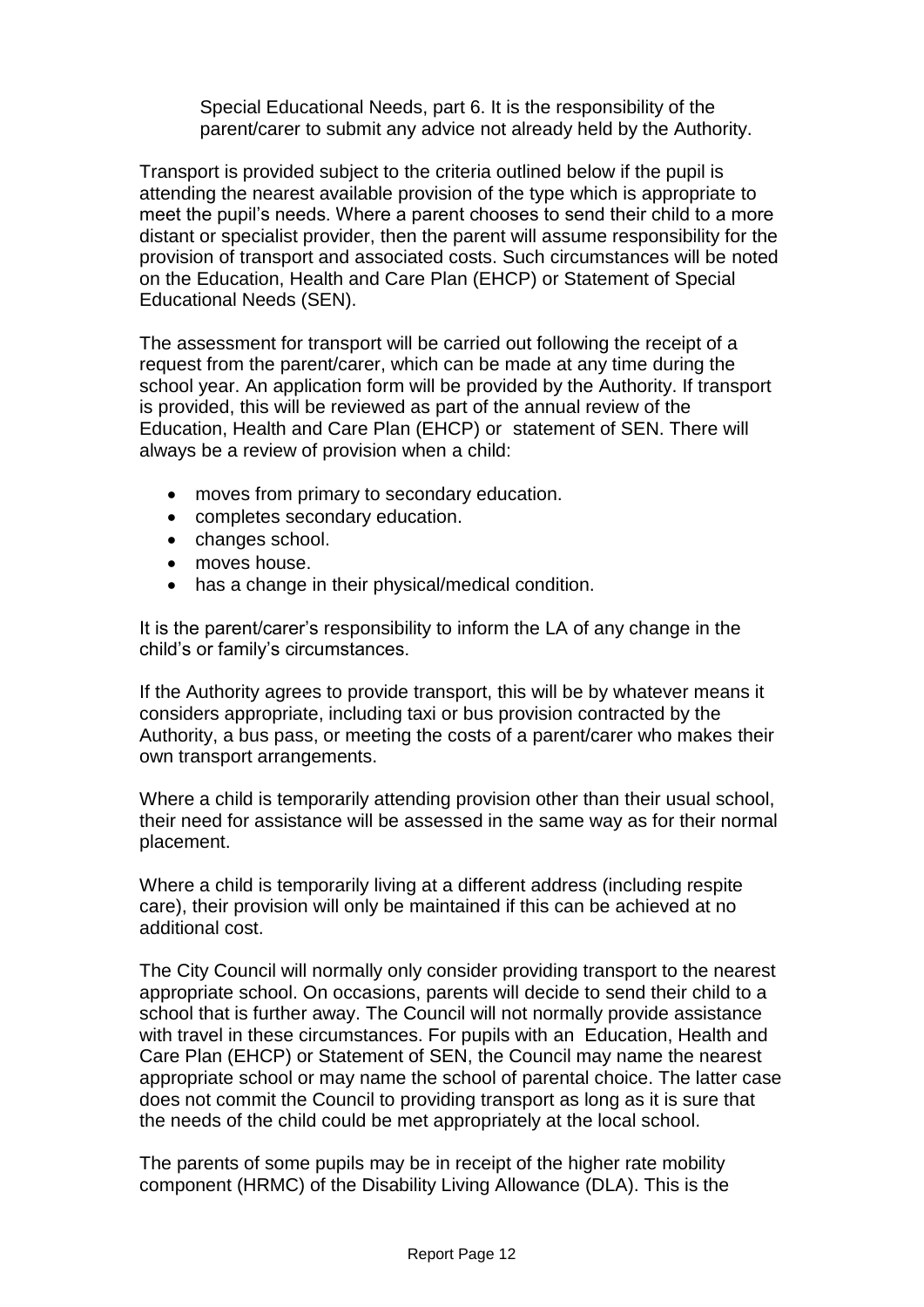gateway to the Motability scheme that supplies vehicles, adapted or unadapted, in return for the DLA, usually on contract hire terms. If a pupil is the HRMC recipient and the family obtain a vehicle through the Motability scheme, then the vehicle is supposed to be used for the benefit of the disabled pupil. When determining whether or not to provide travel assistance, the City Council will take account of a Motability car where this has been provided for the benefit of the pupil. Similarly, the Council will also take account of the HR1MC of the DLA where this has been provided for a child but has not been used to obtain a vehicle.

## **Payments to Parents**

The LA will normally only offer contributions to parents and carers of pupils with SEN if no viable alternative transport provision is available. If payments are made, they will only relate to incidents where the family car is used to take the child to a special school outside of the City's boundaries. Payments will be made at the published rate and will cover a maximum of 4 journeys per day.

### **Respite Care**

Some pupils with SEN may start or end some school days at respite care provision. Normally, transport will be provided for such pupils to the respite settings.

### **Travel to Residential Schools**

For pupils attending residential special schools, transport will be provided at the beginning and end of each residential period. Parents of these pupils will be provided with financial assistance to attend annual review meetings and admission interviews at the school. The mileage rate will be as specified above under "Payments to Parents".

### **Escorts**

Escorts will be provided on special needs transport if one or more of the following are met:

- the child is under eight years old and is able to access the available transport.
- the SEN Monitoring and Assessment Service decides that the child has a disability, which makes it necessary to provide an escort.
- the child has a behavioural/emotional/social difficulty, which gives rise to concerns about the wellbeing of the pupil or other pupils or staff.

The Council will take into consideration each child's age, gender, particular needs and disabilities, health and safety, together with the size of the vehicle and the length of the journey.

Schools have a responsibility to ensure that escorts are fully briefed about the needs of the pupils. Stoke Transport Provision (STP) has the responsibility to ensure that all escorts receive annual training on their roles and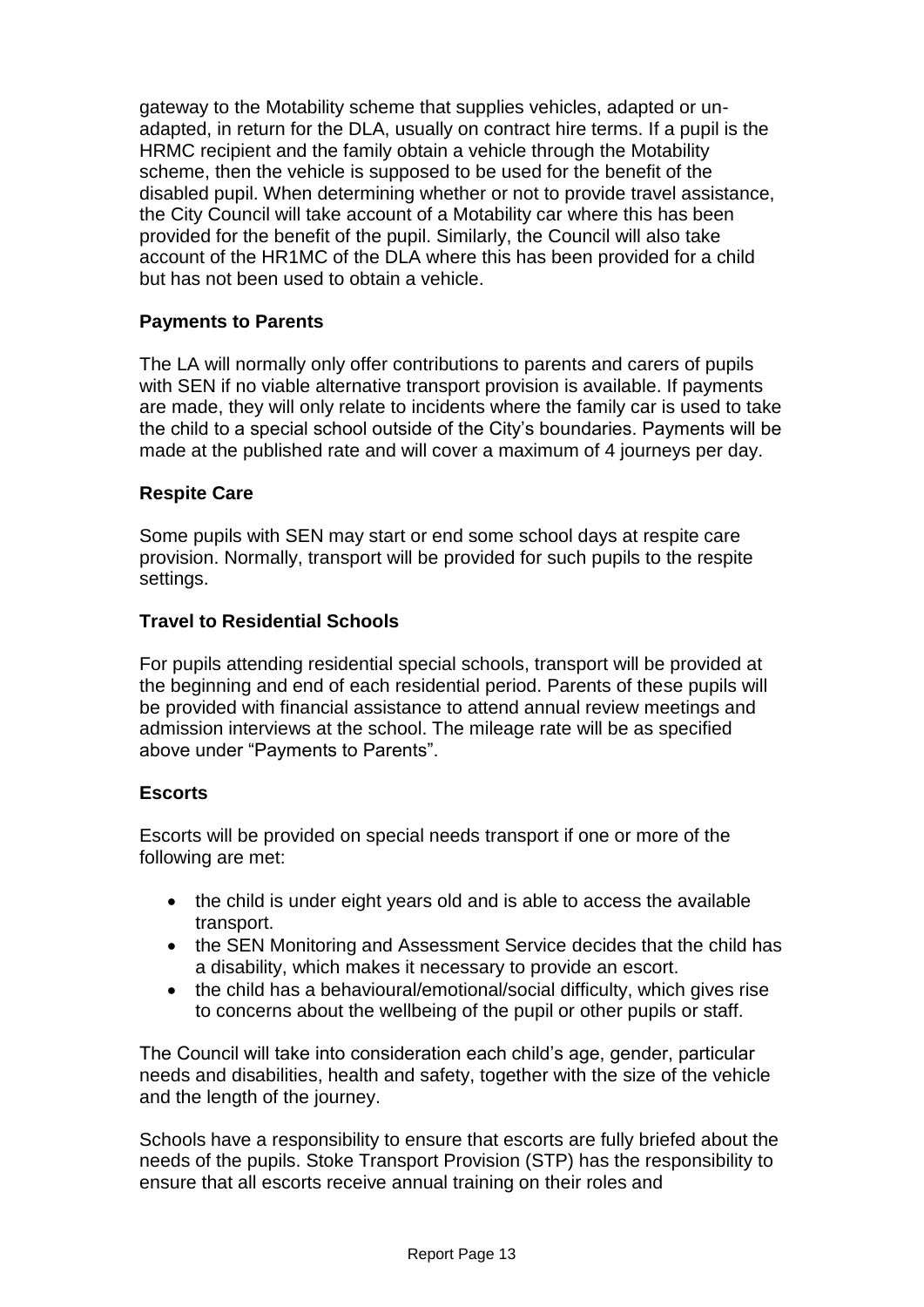responsibilities. Provision of escorts will be subject to regular review. No escort may administer medication or carry out any medical treatments identified in a pupil's care plan.

The type of vehicle to be provided will depend on an assessment of the child's needs by trained staff. This is often carried out at the school concerned with the proposed vehicle, for example, where wheelchair transport is involved, with school staff and parents in attendance. Every attempt is made to try and find as suitable a method of transport as possible.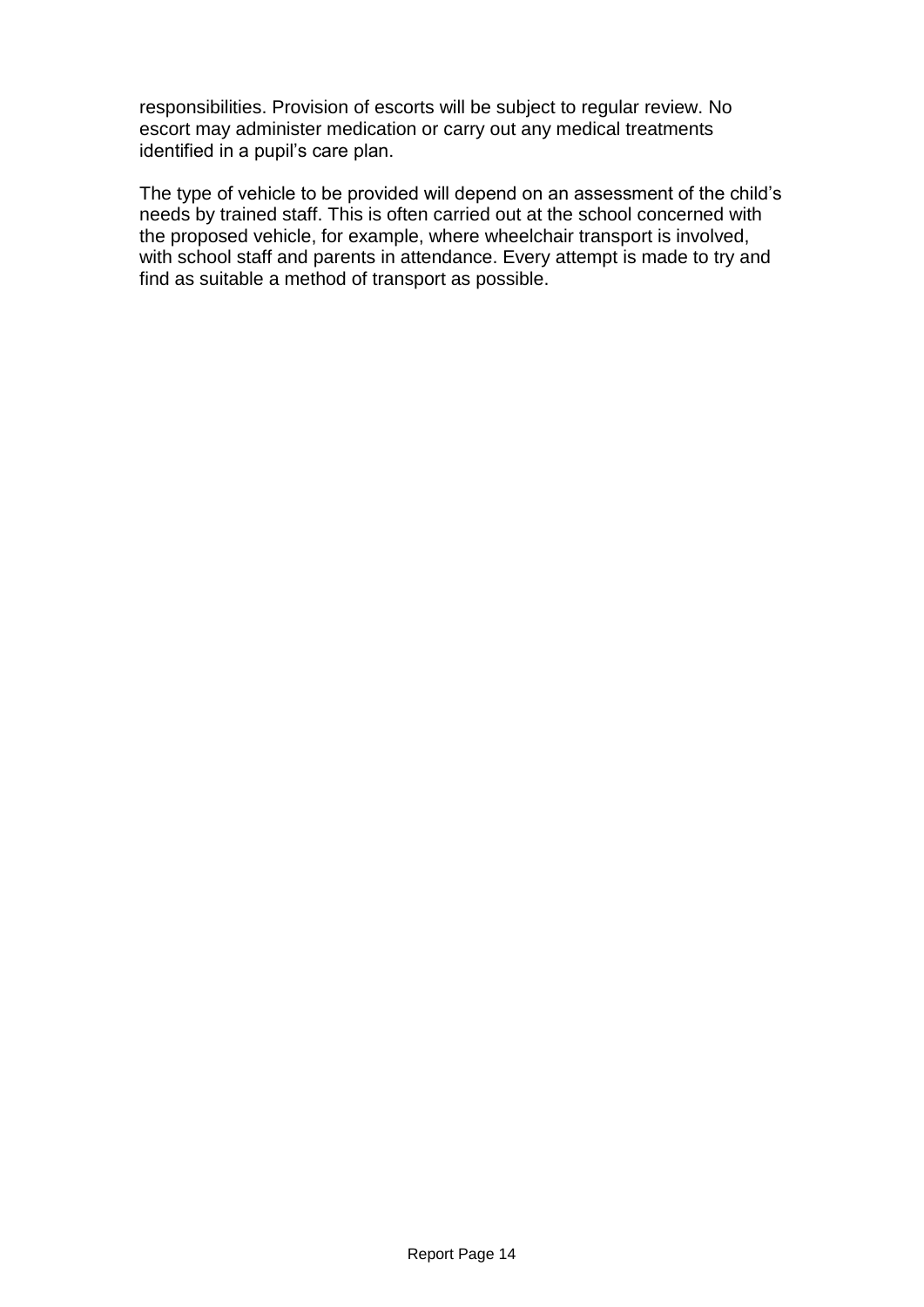## **OTHER INFORMATION**

#### **How to Apply for Transport**

To apply for Free Home to School Transport, parents should complete the form by calling the Admissions Team (01782 234598).

To apply for a subsidised Post-16 travel pass, parents should complete the form, which is available by calling the Admissions Team (01782 234598).

To apply for Special Needs Transport, parents should complete the form, which is available via the Head of Special Educational Needs Monitoring and Assessment Service at the Civic Centre. Applications will be considered alongside the criteria detailed below, taking into account evidence provided by school and, where appropriate, medical professionals.

Applicants will normally be informed in writing within 10 working days of their application as to whether the Authority is able to offer transport, subject to the necessary information and advice being available from other agencies.

### **Complaints / Appeals Process**

Should applicants have any complaints about the process applied or wish to appeal the outcome of an application for transport support, the authority operates procedures to support this. The procedure is that any complaint or appeal should be sent to:

- For: Free Home to School Transport
- or: subsidised Post-16 Transport Support

Strategic Manager – School Support Children & Young People's Services Floor 2 Civic Centre, Glebe Street Stoke-on-Trent ST4 1HH

For: Special Needs Transport

Strategic Manager – Inclusion Children & Young People's Services Floor 2 Civic Centre, Glebe Street Stoke-on-Trent ST4 1HH

or via email to: admissions@stoke.gov.uk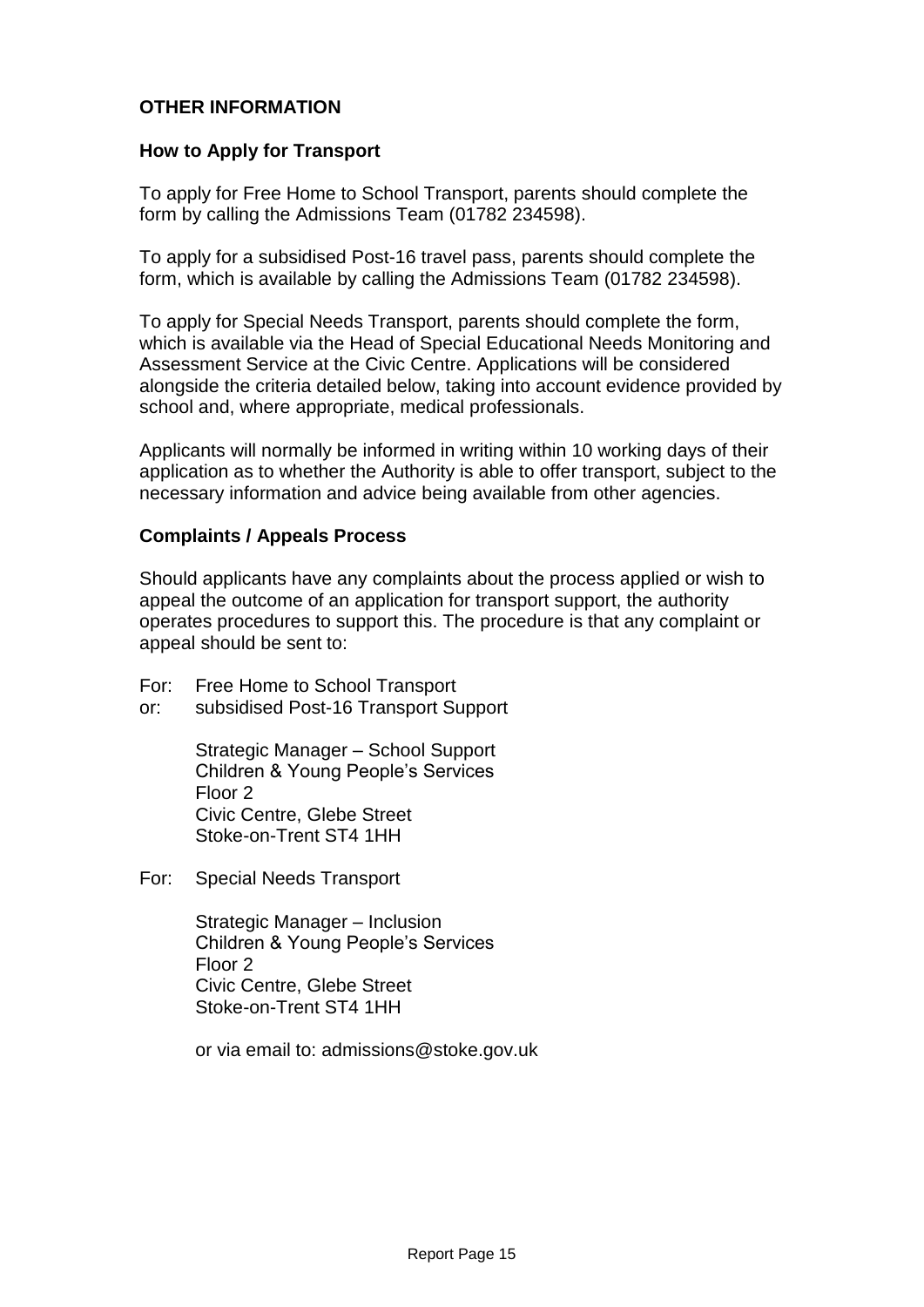The authority follows the DfE's recommended two-stage appeal process:

Stage 1: Review by a senior officer

A parent has 20 working days from receipt of the local authority's home to school transport decision to make a written request asking for a review of the decision. The written request should detail why the parent believes the decision should be reviewed and give details of any personal and/or family circumstances the parent believes should be considered when the decision is reviewed. An appeal form can be found in Appendix B.

Within 20 working days of receipt of the parent's appeal, a senior officer reviews the original decision and sends the parent a detailed written notification of the outcome, setting out the nature of the decision reached; how the review was conducted (including the standard followed e.g. Road Safety GB21); information about other departments and/or agencies that were consulted as part of the process; what factors were considered; the rationale for the decision reached; and information about how the parent can escalate their case to stage two (if appropriate).

Stage 2: Review by an independent appeal panel

A parent has 20 working days from receipt of the local authority's stage one written decision notification to make a written request to escalate the matter to stage two. Within 40 working days of receipt of the parents request an independent appeal panel considers written and verbal representations from both the parent and officers involved in the case and gives a detailed written notification of the outcome (within 5 working days), setting out the nature of the decision reached; how the review was conducted (including the standard followed e.g. Road Safety GB); information about other departments and/or agencies that were consulted as part of the process; what factors were considered; the rationale for the decision reached; and information about the parent's right to put the matter to the Local Government Ombudsman (see below).

The independent appeal panel members should be independent of the original decision making process (but are not required to be independent of the local authority) and suitably experienced (at the discretion of the local authority), to ensure a balance is achieved between meeting the needs of the parents and the local authority, and that road safety requirements are complied with and no child is placed at unnecessary risk.

If an appellant considers that there has been a failure to comply with the procedural rules or if there are any other irregularities in the way an appeal was handled they may have a right to refer the matter to the Local Government Ombudsman. If an appellant considers the decision of the independent appeals panel to be flawed on public law grounds, they may apply for a judicial review.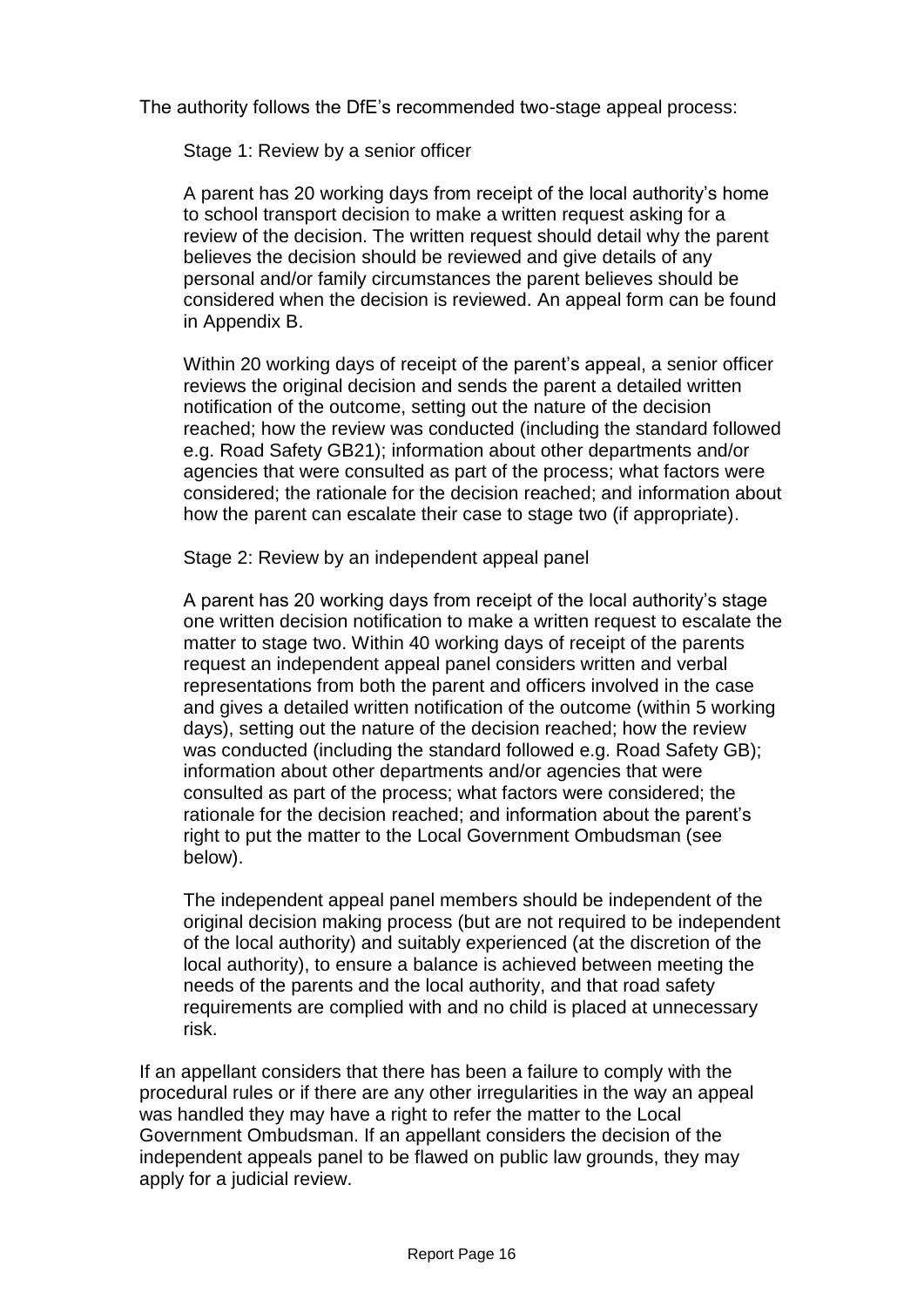## **Behaviour on School Transport**

The behaviour of young people on home to school transport is the responsibility of the school. Where access to free transport by eligible pupils is withdrawn, temporarily or permanently, because of poor behaviour it is deemed that transport was provided in line with the law but the behaviour of the pupil was such that s/he could not take advantage of it.

## **Vacant Seat Scheme**

Where the Authority hires a vehicle with more seats that are needed for the pupils entitled to free or subsidised transport, then places may be made available at a specified charge to other children under the Vacant Seat Scheme. Such seats are offered on a temporary basis only and may be withdrawn with limited notice.

Generally, the Authority does not seek to provide such seats; they will merely come available as contracts with transport providers dictate. Parents are advised not to base their choice of school on the existence of vacant seats at any particular point in time.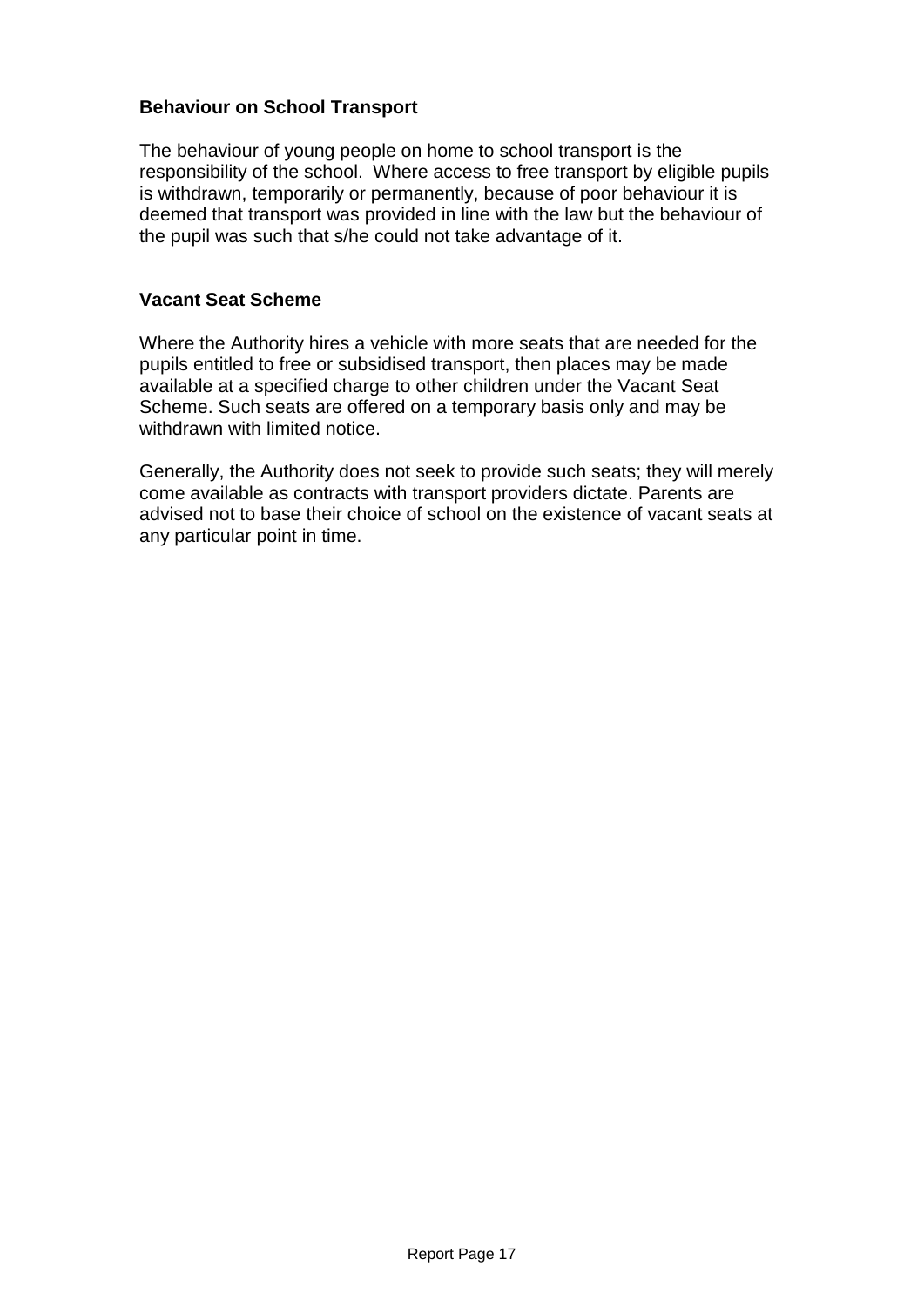## **Charges / Reimbursements Applying for 2017-18**

*Denominational Transport (Vacant Seat Scheme)* Charges to pupils meeting the walking distance criteria, attending their nearest appropriate faith school and not otherwise qualifying for free transport

£339 (for the first child and one-third discount for subsequent children)

Post-16 Eligible Learners' bus pass **EXALL EXALL EXALL EXAMPLE 299** 

**SEN Contributions to Parents ED.20** / mile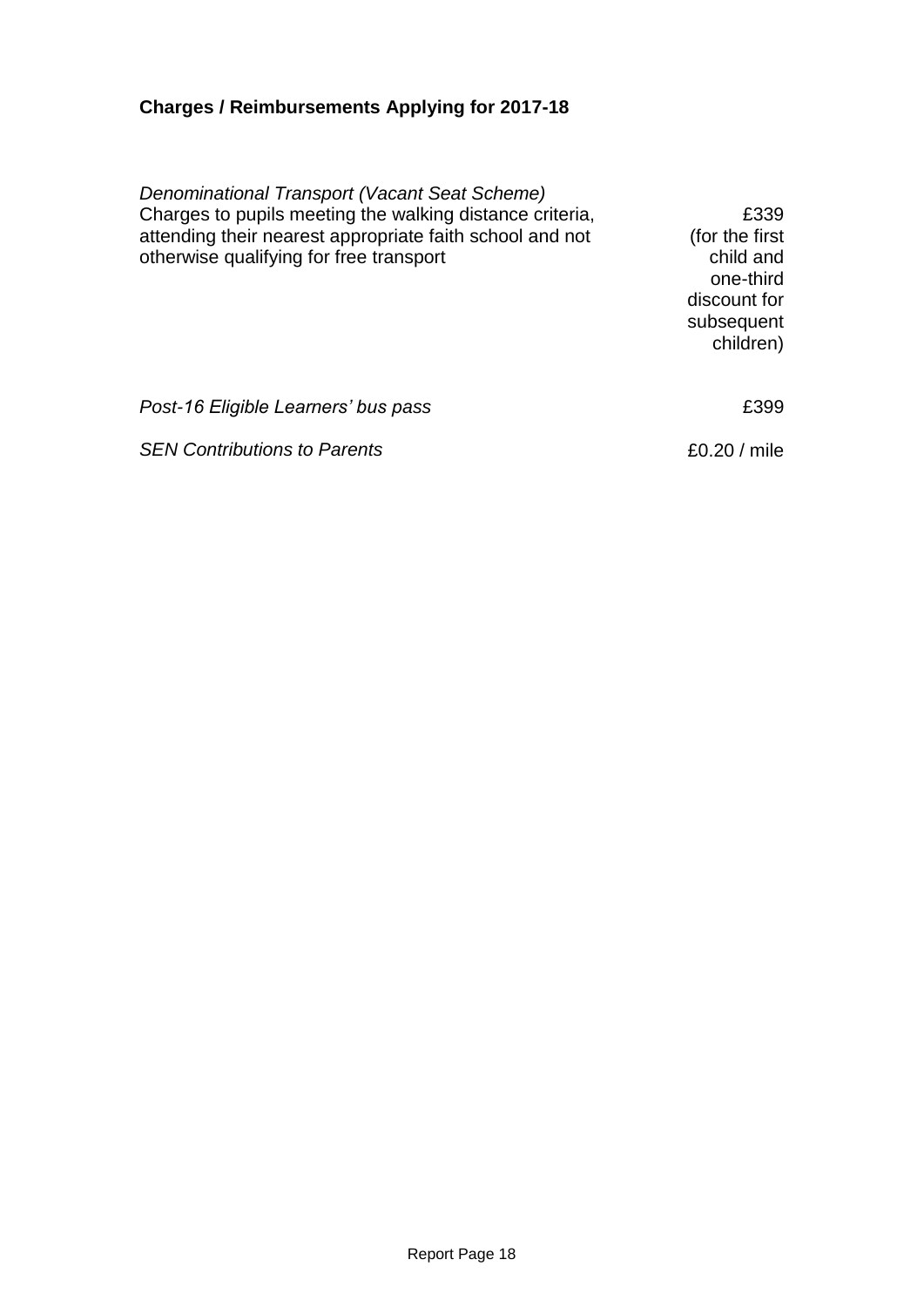## **Appendix A**

## **Post 16 Transport Assistance / Bursary Information (at Local Stoke-on-Trent Colleges and Sixth Forms Only)**

The following is a list of sources of travel / financial support available through schools and further education institutions. Enquiries and applications in respect of these should be made through the young person's College or Sixth Form.

## **16-19 Bursary Fund**

Help is available for the most vulnerable 16 - 19 year olds to continue in fulltime

education or training after 16. Young people can apply to their school or college or

training provider for the new 16 -19 Bursary Fund.

The scheme is made up of two parts – a guaranteed payment to a small group of

the most vulnerable and a discretionary fund for schools and colleges to distribute.

**Guaranteed /Vulnerable Bursaries** of £1,200 a year will be paid to the most vulnerable groups. This includes young people in care, care leavers; young people claiming Income

Support or Universal Credit, disabled young people in receipt of Employment Support Allowance and Disability Living Allowance.

The second element of the scheme enables schools and colleges to award **Discretionary Bursaries** to any students who face genuine financial barriers to

participation, such as the costs of transport, meals, books and equipment etc. Schools and colleges set their own eligibility criteria, decide on how much is paid

and set their own conditions for students to meet in order to receive a bursary, for

example, linked to behaviour or attendance.

Further information about the 16 -19 Bursary Scheme can be found at: [www.gov.uk/1619-bursary-fund](http://www.gov.uk/1619-bursary-fund)

Further details for individual sixth forms and colleges of the bursary they offer plus any discounted travel for these establishments can be found below.

 **All information is accurate at the time of publication. For the most up to date information, please contact the individual college, or see their website.**

## **1. The Sixth Form College of Stoke-on-Trent**

The Sixth Form College of Stoke-on-Trent offers Bursaries and discounted bus passes as below.

**Bursaries at The Sixth Form College of Stoke-on-Trent**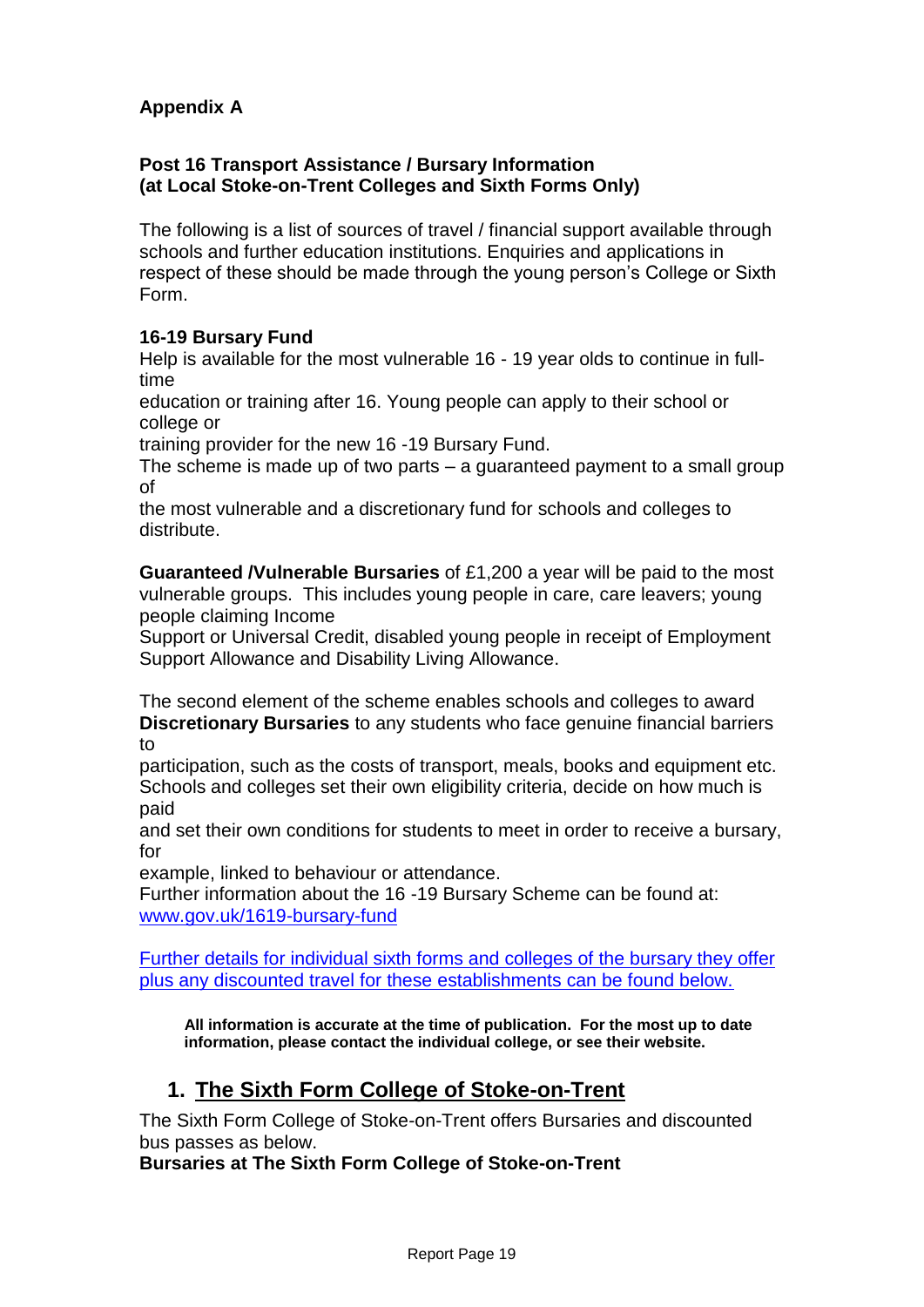There are three categories of financial support available at the Sixth Form College:

- **a. Guaranteed Bursary: Available for Specific Vulnerable Groups**
- **b. Discretionary Bursary Plus Free Meals: Benefits Based**
- **c. Discretionary Bursary Only: Income Based (£24,000 or less after deductions)**

## **a. The Guaranteed Bursary: Available for Specific Vulnerable Groups**

You could receive up to £1,200 per academic year if:

- You are a young person in care, including unaccompanied asylum seeking children;
- You are a young care leaver;
- You are a young person receiving Income Support or Universal Credit in your own right;
- You are a young person in receipt of Employment & Support Allowance (or Universal Credit as a replacement for ESA) and Disability Living Allowance (or a Personal Independence Payment) in your own right.

**Note:** If you are living independently and not on Income Support the college may still be able to offer you financial support.

### *Monthly instalments are paid at the beginning of the month into the student's bank account.*

## **b. Discretionary Bursary Plus Free Meals: Benefits Based**

You will qualify for free meals and the discretionary bursary if your parent(s)/guardian(s) are in receipt of one or more of the following benefits:

- Income Support/Universal Credit;
- Income based Jobseekers Allowance:
- Income related Employment and Support Allowance;
- Asylum Support from NASS;
- The Guaranteed Element of State Pension Credit;
- Child Tax Credit (provided you are **not** entitled to Working Tax Credit) and have an annual gross income of no more than £16,190 as assessed by Her Majesty's Revenue and Customs.

You may be entitled to the following:

- Up to 100% of the cost of travel to and from College by either bus or train;
- Up to 100% of essential course equipment (eg art materials);
- Up to 100% of books;
- Up to 100% of educational visits;
- Up to 100% of examination fees;
- Up to 100% of authorised University visits (e.g. University open days);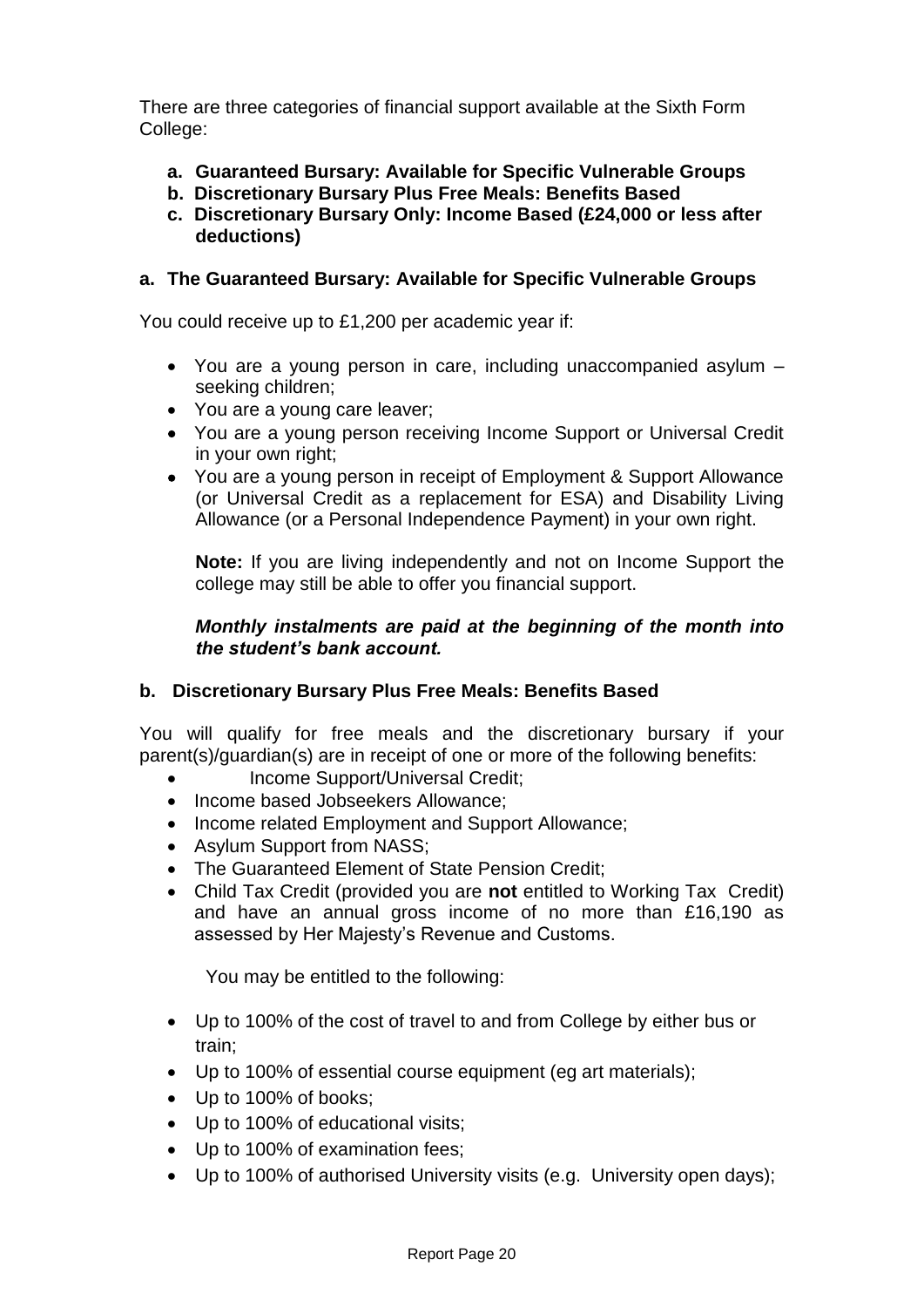- Up to 100% of employer visits;
- Up to 100% of work experience related costs;
- Up to 100% of DBS checks where required for course related work experience;
- Up to 100% of music tuition provided by external organisations where essential for study programme.

## **c. Discretionary Bursary Only: Income Based**

If you have a household income of £24,000 or less **after** deductions, you may be entitled to the following:

- Up to 100% of the cost of travel to and from College by either bus or train;
- Up to 100% of essential course equipment (e.g. art materials);
- Up to 100% of books;
- Up to 100% of educational visits;
- Up to 100% of examination fees;
- Up to 100% of authorised University visits (eg University open days);
- Up to 100% of employer visits:
- Up to 100% of work experience related costs;
- Up to 100% of DBS checks where required for course related work experience;
- Up to 100% of music tuition provided by external organisations where essential for study programme.

### **Applying for bursaries**

To apply for any of the bursaries you will need to complete an application form, which can be found by:

- Looking on the College web site <http://www.stokesfc.ac.uk/support/bursary-free-meals> and download application form.
- Calling the college  $-01782848736$  Ext 295.
- Calling into the college and ask for an application form.

### **Travel by bus to The Sixth Form College of Stoke-on-Trent**

Travel passes are available to **all** students of the College at a reduced rate. There are two travel passes available to buy from The Sixth Form College. These are a Smart Travel Pass and a First travel Pass. See cost details below:

| <b>Smart Travel Pass</b> |        | <b>First Travel Pass</b> |        |
|--------------------------|--------|--------------------------|--------|
| Weekly                   | £16.00 | Weekly                   | £16.00 |
| Monthly                  | £50.00 | Monthly                  | £45.00 |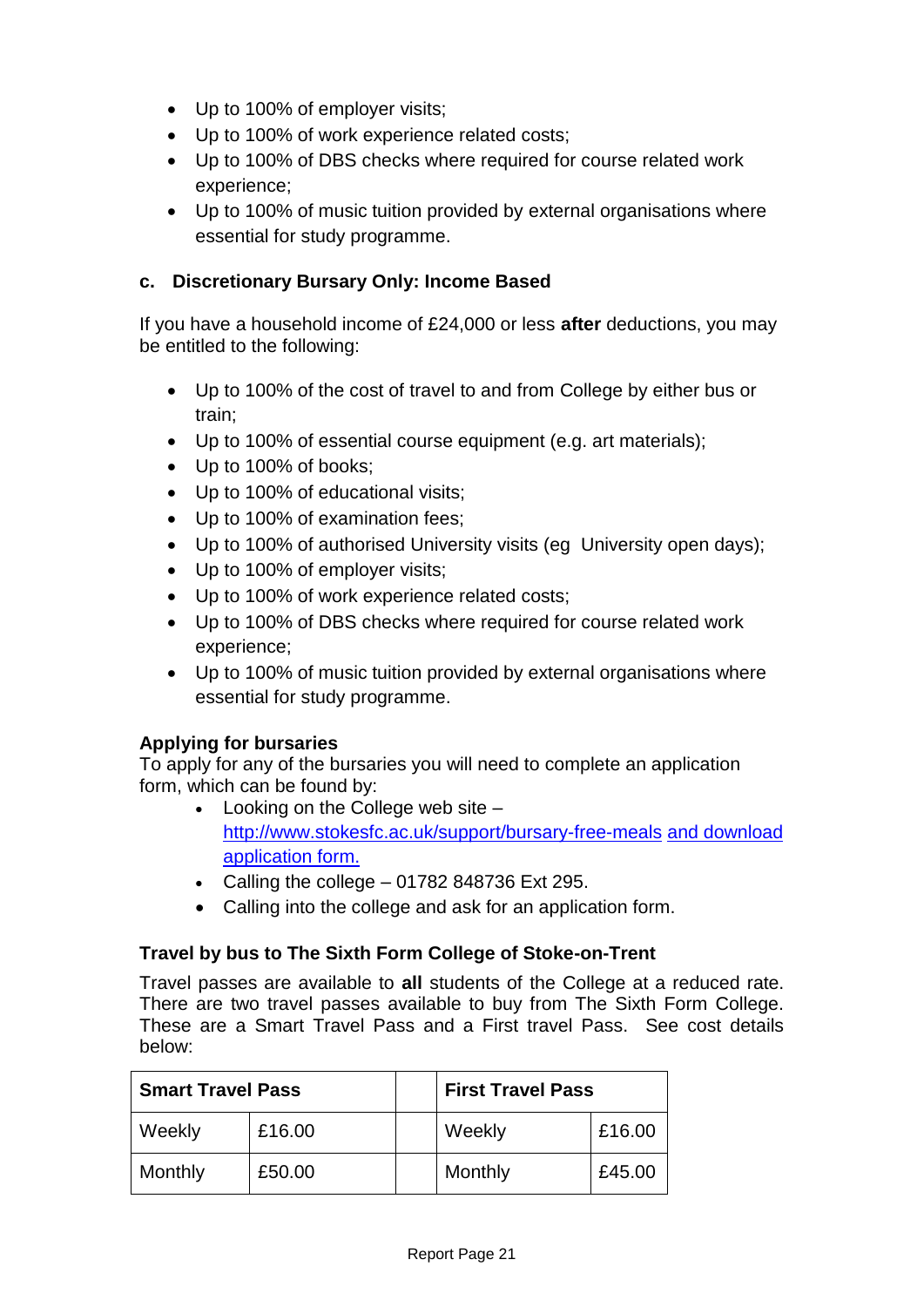| 3 Monthly | £125.00 | 3 Monthly | 135.00 |  |
|-----------|---------|-----------|--------|--|
|           |         |           |        |  |

- You will need a passport size photo to obtain all Travel Passes.
- The prices above may be subject to change in line with provider increases.
- The prices above are only available to students of the College and are available to purchase from the Student Financial Support Helpdesk Desk.
- Travel passes can be purchased as soon as you start your course at college.
- Travel passes purchased on a Friday can start on Saturday, Sunday or **Monday**
- Travel passes can be used at evenings and weekends (not just for college!).
- You can pay for your Travel Pass by cash, cheque or card.
- Your parents/guardian can pay for your travel pass over the phone via credit/debit card and you can collect your pass during the day.

## **Please note – The College make a charge to replace lost or stolen travel passes.**

## **The Differences**

There are a few differences between the Student Smart Travel Pass and the Student First Travel Pass which are highlighted below.

### **Student Smart Travel Pass**

The Student Smart multi-operator bus ticket gives you the freedom to hop on and off buses in the City using just one ticket any time of day, seven days a week. As long as your journey is within the boundary area of the scheme (see website for details) you can travel with any of the bus operators listed below, on any bus route and at any time of the day.

Student Smart Tickets are valid on the following bus operators' services:

- First
- $\bullet$  D&G
- Scraggs

## **Student First Travel Pass**

The Student First travel pass can only be used on **First** buses within a larger boundary area any time of day, seven days a week. Visit the First Group Website for more information [www.firstgroup.com/p](http://www.firstgroup.com/)otteries

## **Other Bus Companies**

D&G Buses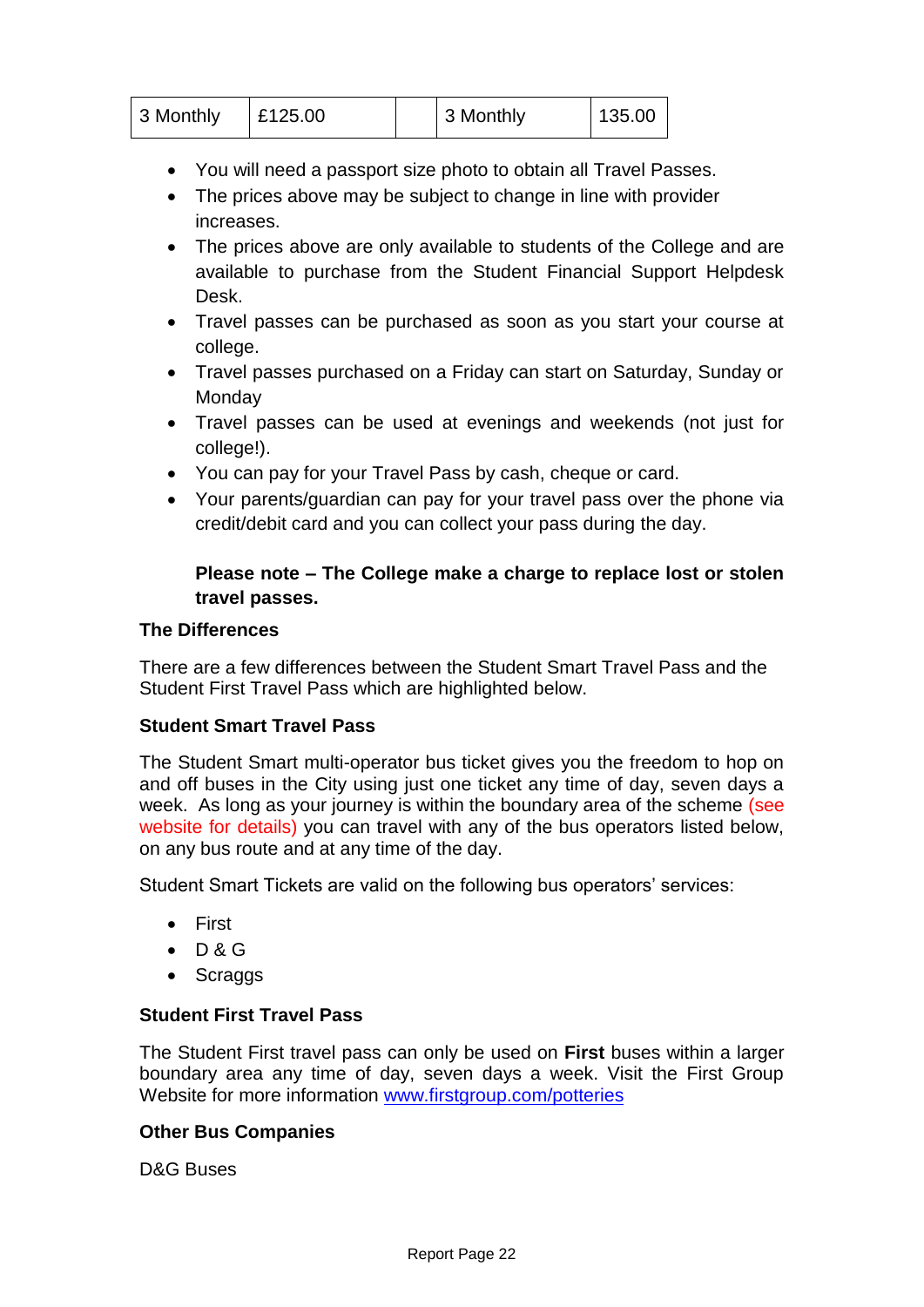Students who live in the Staffordshire Moorlands area (Cheddleton, Leek & Cheadle) may benefit from using only D & G Buses. You can purchase a D & G bus pass from a D & G Bus driver. You can also purchase an Annual Student Pass for D & G busses from their web site [www.dgbus.co.uk/tickets](http://www.dgbus.co.uk/tickets)

### Arriva Buses

Students who live Market Drayton/Loggerheads area can use their Staffordshire Card or can visit the Arriva bus web site for more information www.arrivabus.co.uk

## **2. Stoke-on-Trent College**

### **Bursaries at Stoke-on-Trent College**

There are three categories of financial support available at Stoke on Trent College:

- **1. Guaranteed Bursary: Available for Specific Vulnerable Groups Discretionary Bursary Plus Free Meals: Benefits Based**
- **2. Discretionary Bursary Only: Income Based (£25,000 or less after deductions)**
- **1. The Guaranteed Bursary: Available for Specific Vulnerable Groups**

You could receive up to £1,200 per academic year if:

- You are a young person in care, including unaccompanied asylum seeking children;
- You are a young care leaver;
- You are a young person receiving Income Support or Universal Credit in your own right;
- You are a young person in receipt of Employment & Support Allowance (or Universal Credit as a replacement for ESA) and Disability Living Allowance (or a Personal Independence Payment) in your own right.

**Note:** If you are living independently and not on Income Support the college may still be able to offer you financial support.

### *Weekly payments are paid into the student's bank account.*

### **2. Discretionary Bursary Plus Free Meals: Benefits Based**

You will qualify for free meals and the discretionary bursary if your parent(s)/guardian(s) are in receipt of one or more of the following benefits and have a household income of £25,000 or less:

- Income Support/Universal Credit;
- Income based Jobseekers Allowance:
- Income related Employment and Support Allowance;
- The Guaranteed Element of State Pension Credit;
- Child Tax Credit (provided you are **not** entitled to Working Tax Credit) and have an annual gross income of no more than £16,190 as assessed by Her Majesty's Revenue and Customs.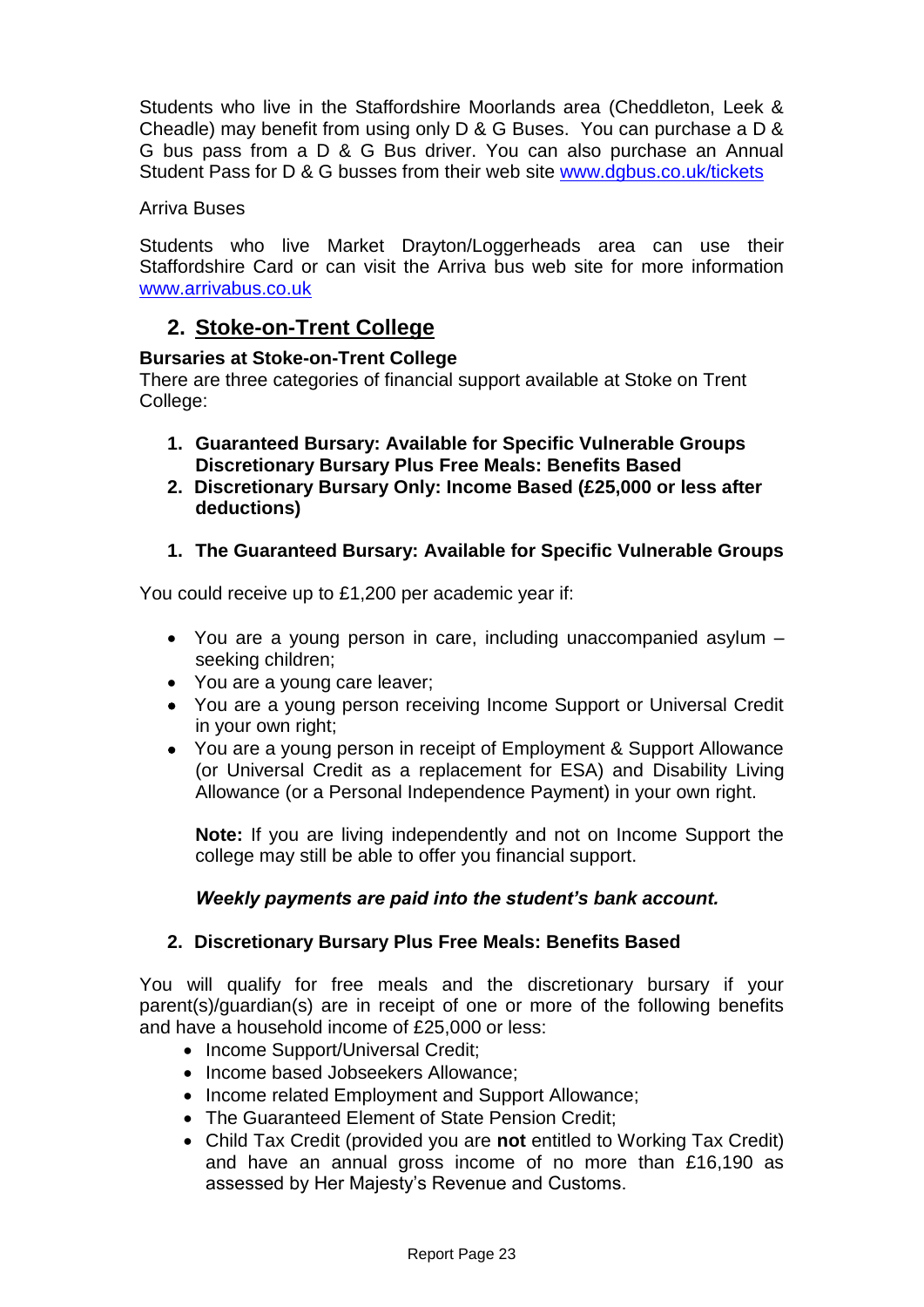You may be entitled to the following:

- Up to 100% of the cost of travel to and from College by bus;
- Up to 100% of essential course equipment (Hairdressing and Catering equipment);
- A free NUS Extra Card:
- Support from our Job Shop to help you find a part time job whilst you study.

## **3. Discretionary Bursary Only: Income Based**

If you have a household income of £25,000 or less, you may be entitled to the following:

- Up to 100% of the cost of travel to and from College by bus;
- Up to 100% of essential course equipment (Hairdressing and Catering equipment);
- A free NUS Extra Card;
- Support from our Job Shop to help you find a part time job whilst you study.

## **Applying for bursaries**

To apply for any of the bursaries you will need to complete an application form by:

- Calling into the Student Assistance office at each Campus and asking for the relevant application forms;
- Calling the Student Assistance Team on 01782 603604;
- Emailing the Student Assistance Team at studentassistance@stokecoll.ac.uk

## **Traveling to Stoke on Trent College by bus**

Bus passes are available to **all** students of the College at a reduced rate. There are two bus passes available to buy from Stoke on Trent College. These are a Smart Bus Pass and a First Bus Pass. See cost details below:

| <b>Smart Travel Pass</b> |         | <b>First Travel Pass</b> |        |
|--------------------------|---------|--------------------------|--------|
| Weekly                   | £16.00  | Weekly                   | £16.00 |
| Monthly                  | £50.00  | Monthly                  | £45.00 |
| 3 Monthly                | £125.00 |                          |        |

You will need a passport size photo to obtain all Bus Passes.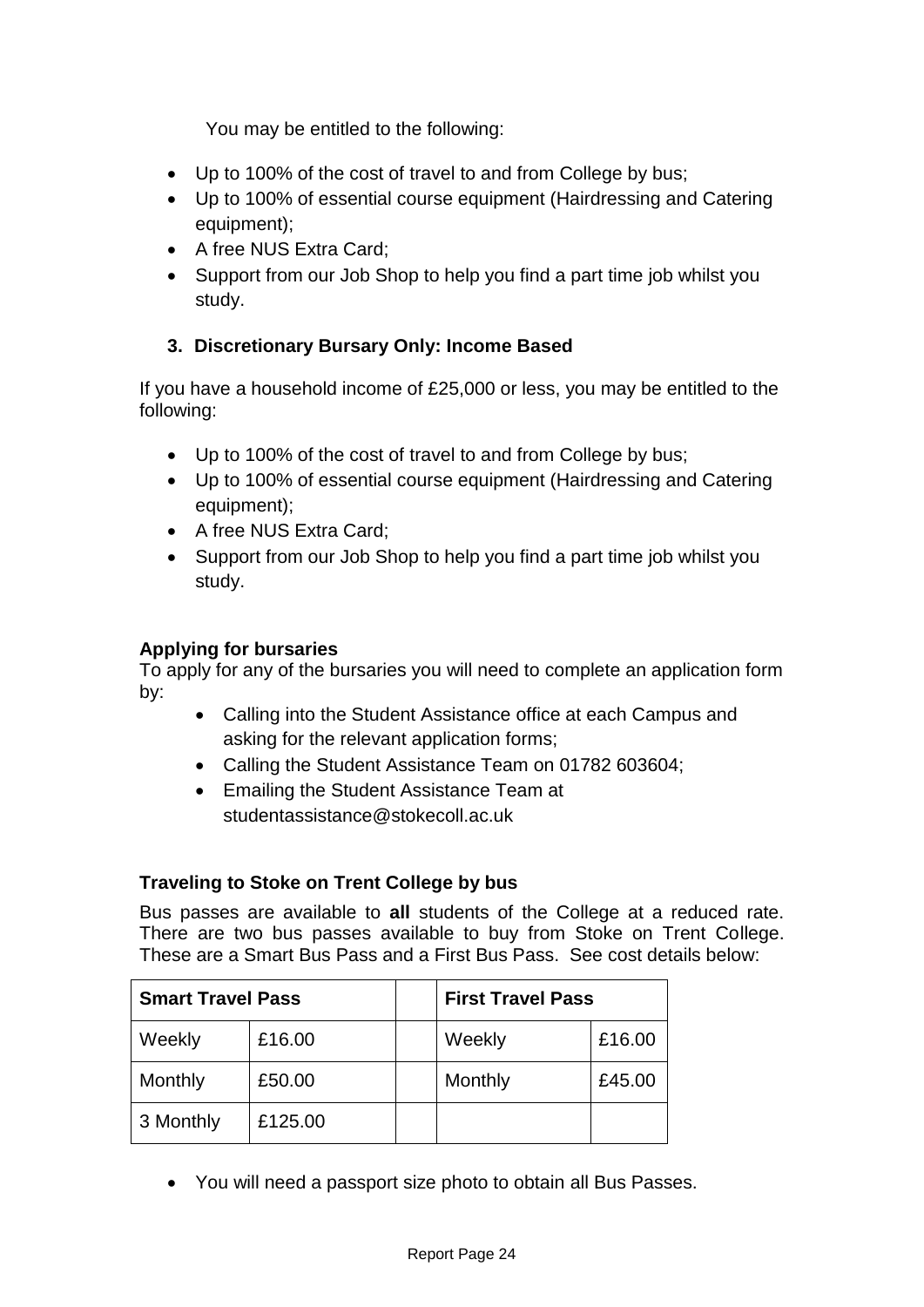- The prices above may be subject to change in line with provider increases.
- The prices above are only available to students of the College and are available to purchase from the Student Assistance Team.
- Bus Passes can be purchased as soon as you start your course at college.
- Travel passes can be used at evenings and weekends (not just for college!).
- You can pay for your Travel Pass by cash, cheque or card.

## **The Differences**

There are a few differences between the Student Smart Bus Pass and the Student First Bus Pass which are highlighted below.

## **Student Smart Bus Pass**

The Student Smart multi-operator bus ticket gives you the freedom to hop on and off buses in the City using just one ticket any time of day, seven days a week. As long as your journey is within the boundary area of the scheme, you can travel with any of the bus operators listed below, on any bus route and at any time of the day.

Student Smart Tickets are valid on the following bus operators' services:

- First
- $\bullet$  D&G
- Scraggs

## **Student First Bus Pass**

The Student First Bus Pass can only be used on **First** buses within a larger boundary area any time of day, seven days a week. Visit the First Group Website for more information [www.firstgroup.com/p](http://www.firstgroup.com/)otteries

## **3. St Joseph's College Sixth Form**

## **Bursaries at St Joseph's Sixth Form College**

Eligible students can apply for the means-tested 16-19 Bursary fund. Further details and application forms are available from the Head of Sixth Form.

If you qualify to be considered for funding, you will need to complete an application form and provide evidence of household finances, in line with the Academy policy.

For more information about the Bursary fund, go to [www.gov.uk/1619-bursary](http://www.gov.uk/1619-bursary-fund)[fund](http://www.gov.uk/1619-bursary-fund)

## **4. Haywood Sixth Form**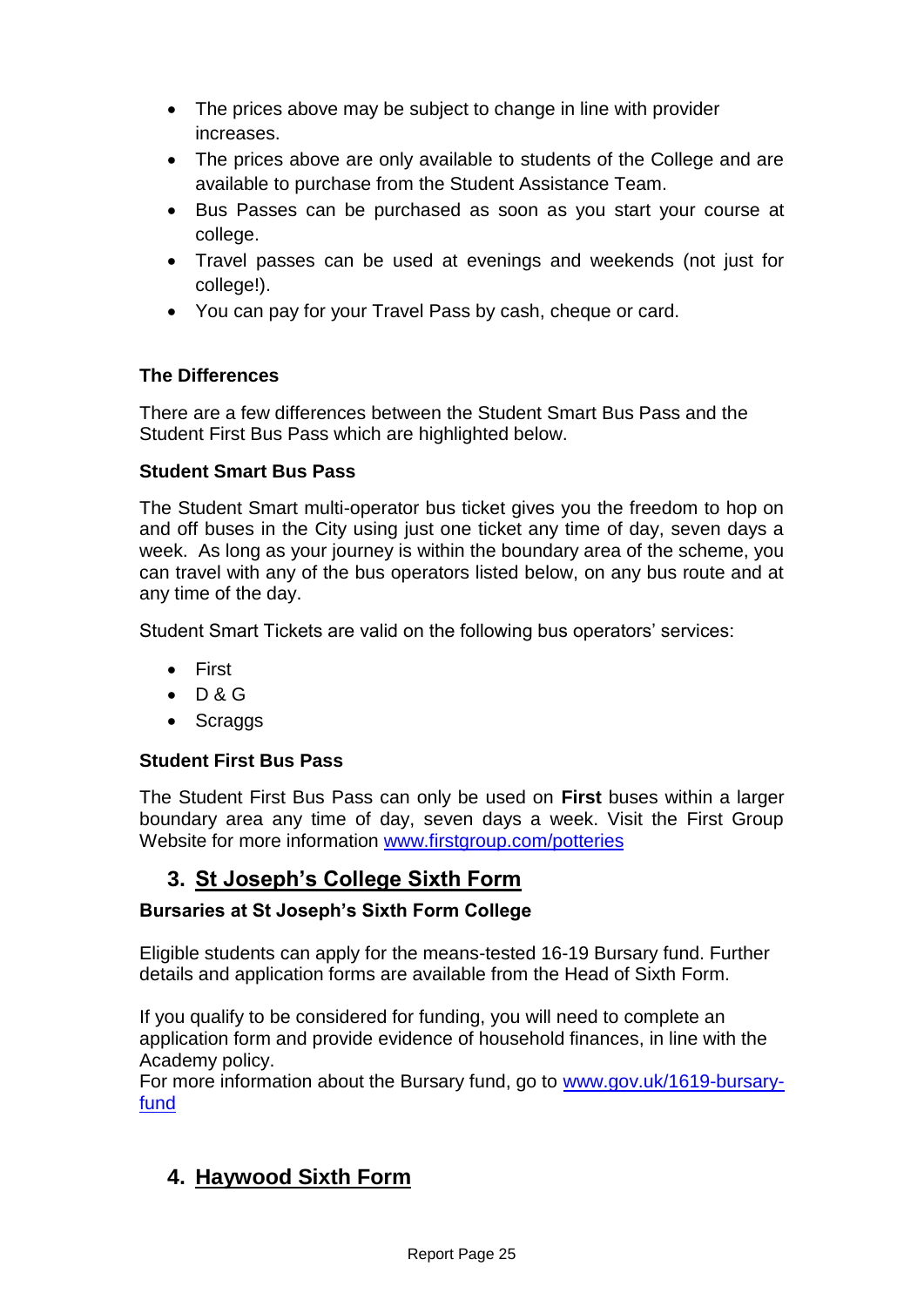## **Bursaries and Financial Incentives at Haywood Sixth Form College**

There will be a range of incentives to support students.

Work Based Learning students will receive a financial support package to cover travel expenses (criteria apply). They will also have transport options to travel to some of the businesses in the Work Based Learning programme. These are mostly for transport to business partners that have offered multiple places e.g. NHS in Newcastle training hospital.

### **Vulnerable Bursary**

You could receive up to £1,200 per academic year if:

- You are a young person in care, including unaccompanied asylum seeking children;
- You are a young care leaver;
- You are a young person receiving Income Support or Universal Credit in your own right;
- You are a young person in receipt of Employment & Support Allowance (or Universal Credit as a replacement for ESA) and Disability Living Allowance (or a Personal Independence Payment) in your own right.

**Note:** If you are living independently and not on Income Support the college may still be able to offer you financial support.

## *Monthly instalments are paid at the beginning of the month into the student's bank account.*

### **Discretionary Bursaries**

To any students who face genuine financial barriers to participation, such as the costs of transport, books and equipment etc.

Schools and colleges set their own eligibility criteria, decide on how much is paid and set their own conditions for students to meet in order to receive a bursary, for example, linked to behaviour or attendance. Forms available from sixth form and income household income must be below £21,000.

Free meals are also available for students that qualify based on application and the sixth form will support and advise parents on how to do this.

Sixth form staff will help with applications in this process. For further information, please contact Mrs Fergussen.

Download the Bursary Form at:

<http://www.haywoodsixthformacademy.coop/about/financial-support/>

Complete and return to the Finance Office, Haywood Academy, High Lane, Burslem, Stoke-on-Trent, ST6 7AB. Alternatively return by email [info@haywoodsixthformacademy.coop](mailto:info@haywoodsixthformacademy.coop)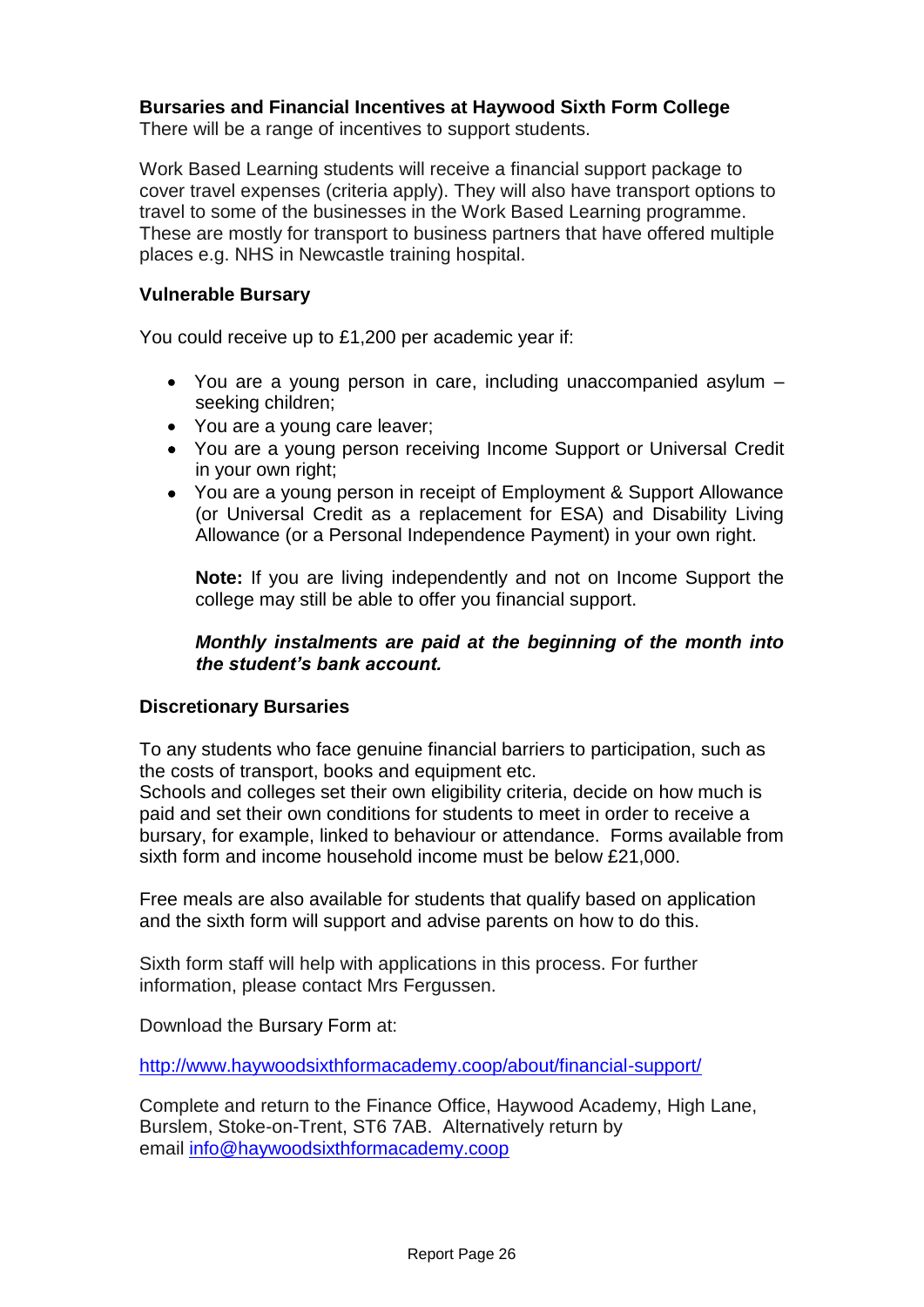## **5. Ormiston Sir Stanley Matthews**

## **Bursaries at Ormiston Sir Stanley Matthews**

Eligible students can apply for the means-tested 16-19 Bursary fund. Further details and application forms are available from the Head of Sixth Form.

If you qualify to be considered for funding, you will need to complete an application form and provide evidence of household finances, in line with the Academy policy.

For more information about the Bursary fund, go to [www.gov.uk/1619-bursary](https://www.gov.uk/1619-bursary-fund)[fund](https://www.gov.uk/1619-bursary-fund)

## **6. St Margaret Ward**

## **Bursaries at St Margaret Ward**

Students can either apply for the discretionary or vulnerable student bursary. The vulnerable bursary (£1200 for the year) is for students who are in care, care leavers, in receipt of Income Support, or Universal Credit in place of Income Support, in their own right or in receipt of Employment and Support Allowance or Universal Credit and Disability Living or Personal Independence Payments in their own right.

The Discretionary bursary is awarded to students who fall into the following categories once household income has been assessed. £16,000 and below, £16,100- £20,000 and £20,100- £25,000. The bursary is used to help with the cost of transport, travel equipment, books etc.

Please contact the school for further information.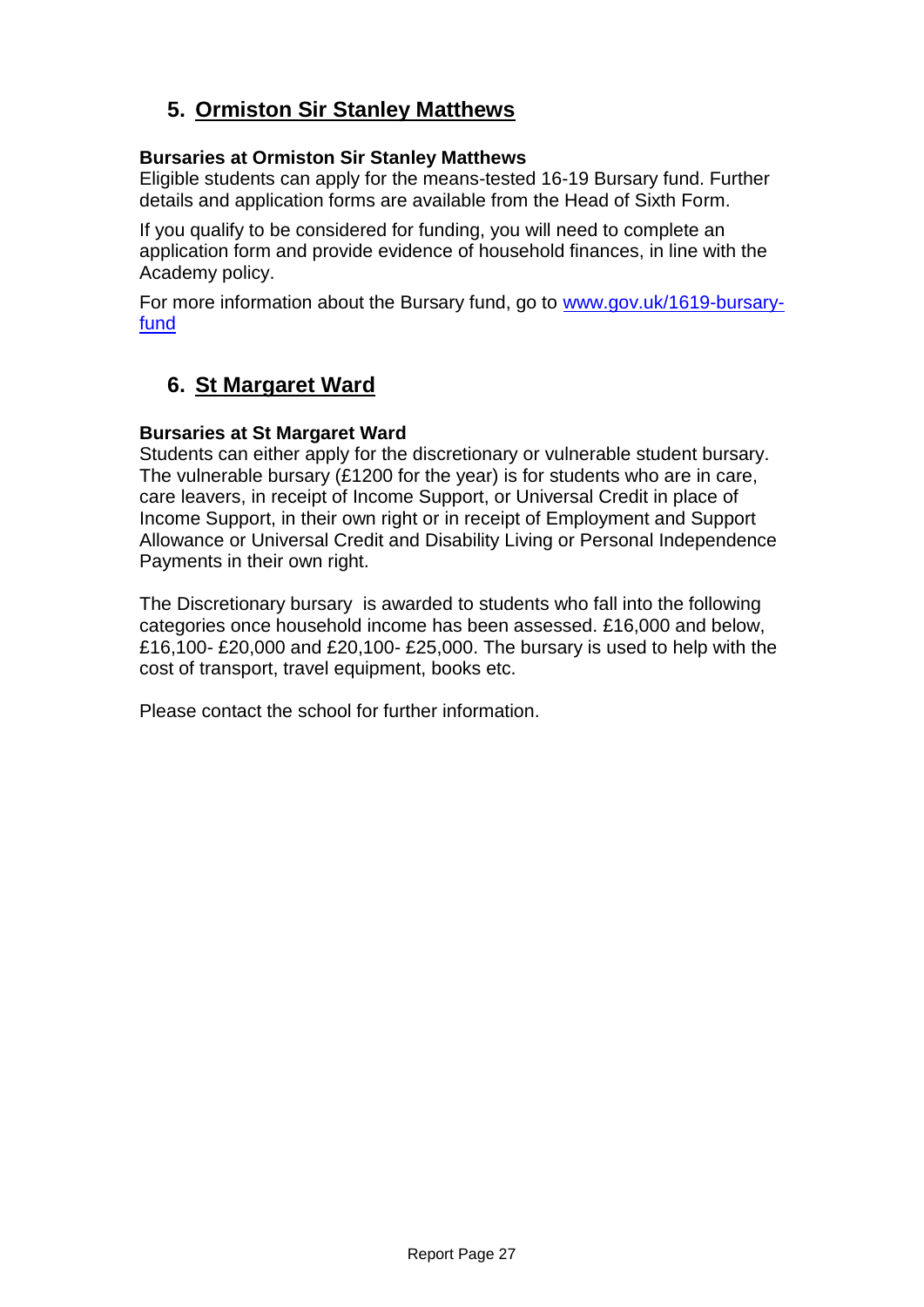

# **STAGE ONE APPEAL FOR HOME TO SCHOOL TRAVEL ASSISTANCE 2017/18**

## *The notes below indicate whether your child qualifies for transport to school under the Stoke-on-Trent Transport Policy*

Travel assistance will only be provided if your child:

- is resident in the Stoke-on-Trent City Council area (i.e. your Council Tax is paid to "Stoke-on-Trent City Council); and
- is under 16 years of age on 31 August 2017; and
- is a pupil who lives 3 miles or more from the nearest appropriate school to their home, calculated by the shortest acceptable walking route (For Children under the age of 8 this qualifying distance is reduced to 2 miles); or
- is a pupil from a low income family\* and lives more than 2 but less than 6 miles from one of the three nearest appropriate schools to their home; or
- is a pupil attending a faith school based on religious belief where the school is the nearest appropriate faith school and is more than 3 but less than 15 miles from their home. Such transport is provided at a cost of £339 per academic year with a 33% reduction for additional siblings. (*A reduction of 1 month will be applied to all year 11 students* ); or
- is a pupil from a low income family\* and attending a faith school based on religious belief where the nearest appropriate faith school is more than 2 but less than 15 miles from their home.

**\*'***Low income' refers to a family where the child(ren) receive free school meals or the parent/s are in receipt of maximum Working Tax Credit. It is the responsibility of the parent to provide evidence of maximum Working Tax Credit with this application form if applicable.*

## **If having read the notes above and the Transport Policy you believe that your child should be entitled to travel assistance, please complete the appeal form overleaf**

If you have any queries regarding the information above, please ring the Transport Team on:

### **Stoke-on-Trent: 01782 234598**